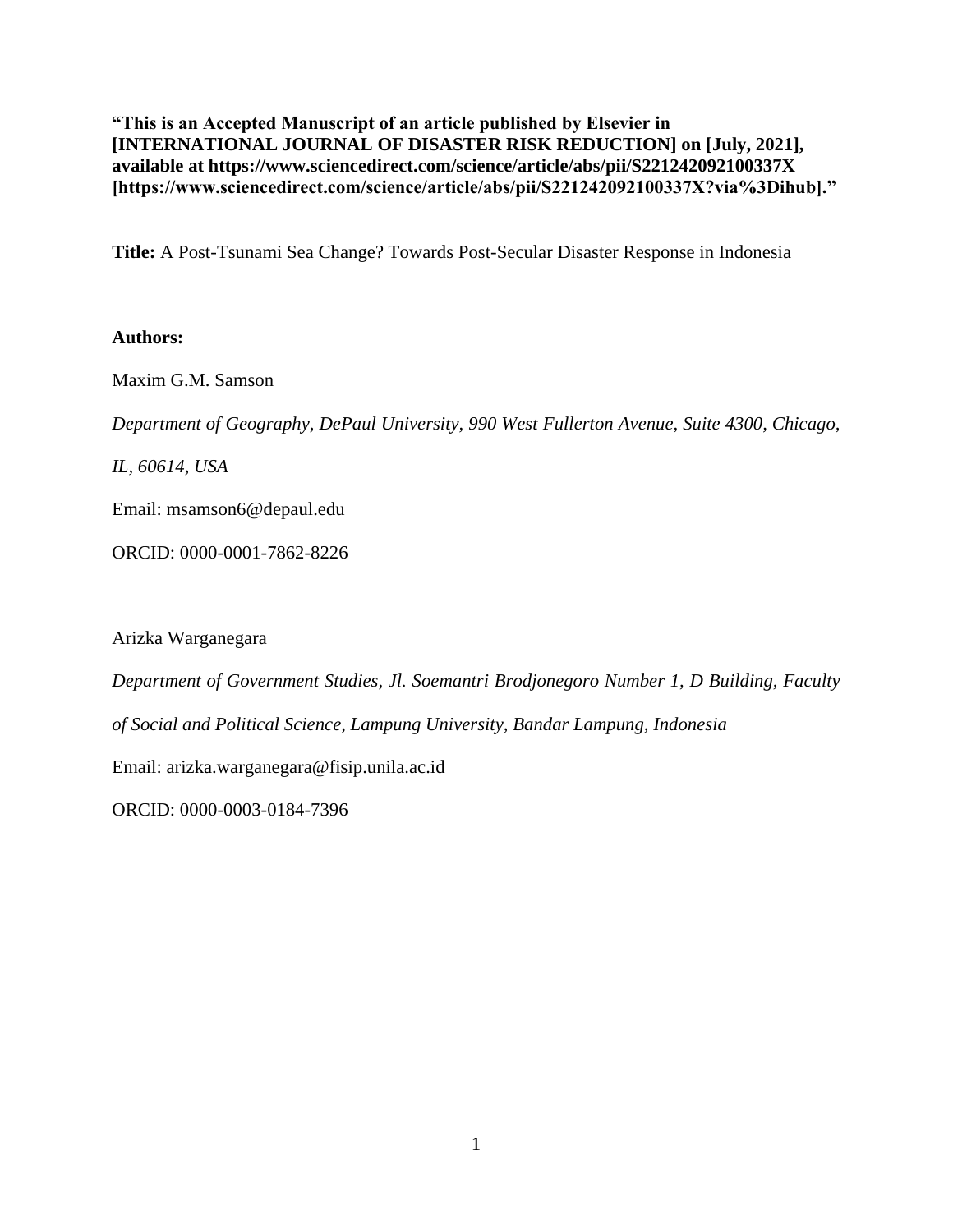## **A Post-Tsunami Sea Change? Towards Post-Secular Disaster Response in Indonesia**

# **Abstract**

The role of religious actors in disaster response, an issue that is generally understood as being dominated by secular perspectives, is increasingly receiving attention. Surprisingly considering its likelihood to offer relevant insights, however, the concept of post-secularism has seldom been adopted as an analytical framework. In response, in this study we adopt a Habermasian lens to examine the relations between religious and secular actors in Indonesia with respect to the 2018 Sunda Strait tsunami, with particular focus on domestic faith organisations. Through interviewing representatives from three prominent religious organisations and a figure from a relevant independent statutory authority, we highlight these institutions' contributions to the disaster response, alongside their struggles to legitimise their leadership potential. Thus, by demonstrating the existence of constraints on religious groups playing a consequential role in a public concern that would benefit from multiple perspectives and competencies, we exemplify how Habermas' vision of a post-secular society is playing out in a disaster context and identify areas in which collaboration between ostensibly secular and religious actors might be improved.

**Keywords:** Post-secular; disaster response; tsunami; collaborative governance; Indonesia; Asia.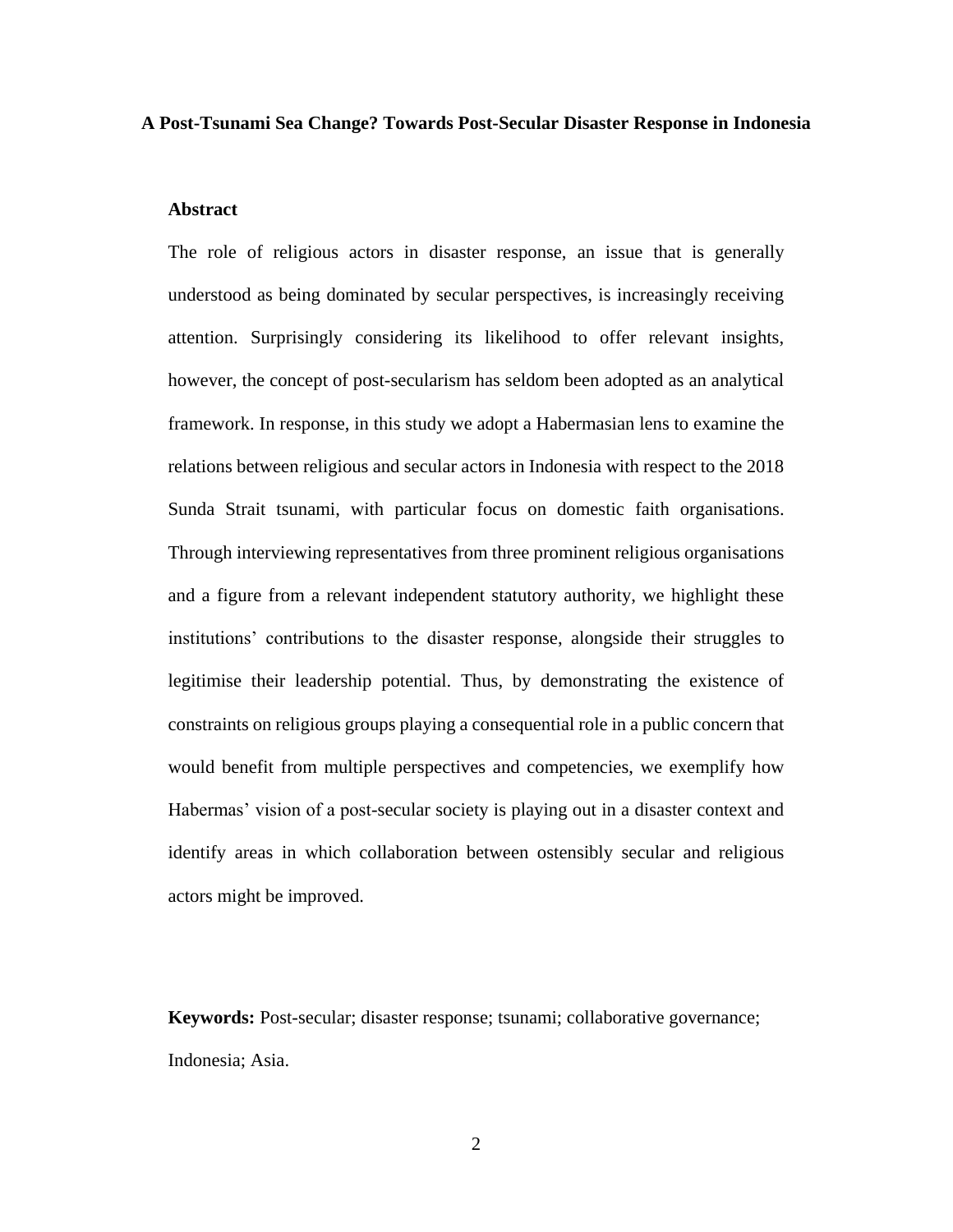### **A Post-Tsunami Sea Change? Towards Post-Secular Disaster Response in Indonesia**

## **Introduction**

We have to start providing disaster education this year, especially in disaster-prone areas. We need to utilise schools and religious leaders…The Almighty God has blessed Indonesia with fertile lands; yet, this country is also situated on the Pacific Ring of Fire and we must keep a watchful eye on it. (Joko Widodo 2019).<sup>1</sup>

Opening the National Coordination Meeting of the Meteorology, Climatology and Geophysics Agency (BMKG) in February 2019 at the Presidential Palace, the Indonesian President, Joko 'Jokowi' Widodo, highlighted the importance of building the population's awareness that the country is vulnerable to natural hazards such as volcanic eruptions, earthquakes and tsunamis (Iradat 2019). While a speech from a political leader concerning the need to prepare for and mitigate disasters may not appear particularly momentous, two aspects merit consideration. First, despite officially constituting a secular country, Indonesia's population manifests high levels of religiosity and fatalistic attitudes often hold sway over scientific understandings of disasters here (Adiyoso and Kanegae 2013), potentially precluding Jokowi's message from being received as desired. However, perhaps more compelling was Jokowi's request for broad collaboration in disaster response, not only involving government agencies and disaster experts, but religious leaders and other community organisations (Cabinet Secretariat of the Republic of Indonesia 2019). Such groups have long been viewed with suspicion by ostensibly secular actors in officially secular countries, in the case of Indonesia most notably during the 'New Order' era under President Suharto's authoritarian regime (1967–1998) (Azra 2004), but also more recently in terms of the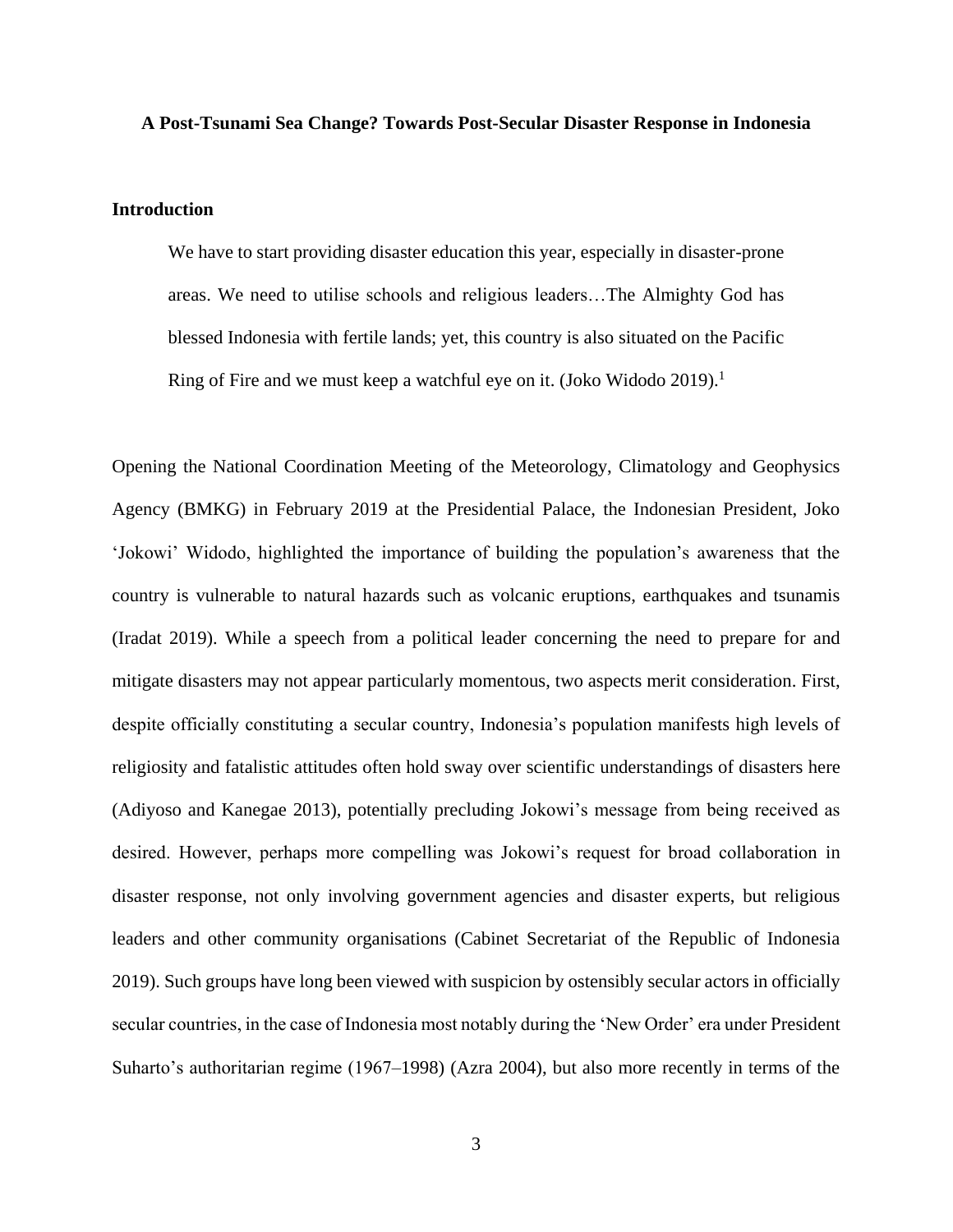increasingly pluralised and polarised socioreligious and political landscape of the country. For instance, considerable fragmentation between and among religious and secular groups was apparent both in the 2019 presidential election results (Aspinall 2019) and in portrayals of Jokowi in the run-up to the 2014 presidential election as 'a secularist, communist and agent of foreign interests' (Mietzner and Muhtadi 2018, p. 492). Although not formally stated, Jokowi's speech intimated that to date, an insufficient aggregation of actors (including religious groups) had been included in disaster response, an issue with which all citizens are necessarily concerned. His speech thus appeared to mark a sea change in Indonesian disaster management, actively appealing to religious groups to contribute to an issue that has long been predominated by a secular worldview.

Jokowi's speech provides a relevant jumping-off point to discuss the role of religious organisations in disaster response in Indonesia. With specific attention to the 2018 Sunda Strait tsunami, which resulted in 108 deaths and 279 injuries in South Lampung, Sumatra (Antara 2018), we consider how the actions of and constraints on domestic religious actors exemplified several aspects of Jürgen Habermas' (2008) vision of a post-secular society. We apply Habermas' notion in order to demonstrate both the potential value of including religious organisations and perspectives in disaster response and the consequent need to facilitate rather than marginalise them. The following section briefly discusses the emergence of the post-secular concept and its potential – albeit under-explored – relevance to disaster response. After introducing the study area and the place of religion in Indonesian politics, we present the results of our interview-based inquiry. Finally, our findings in relation to the post-secular enable us to draw important conclusions regarding areas in which greater collaboration still needs to be developed between governmental and religious actors.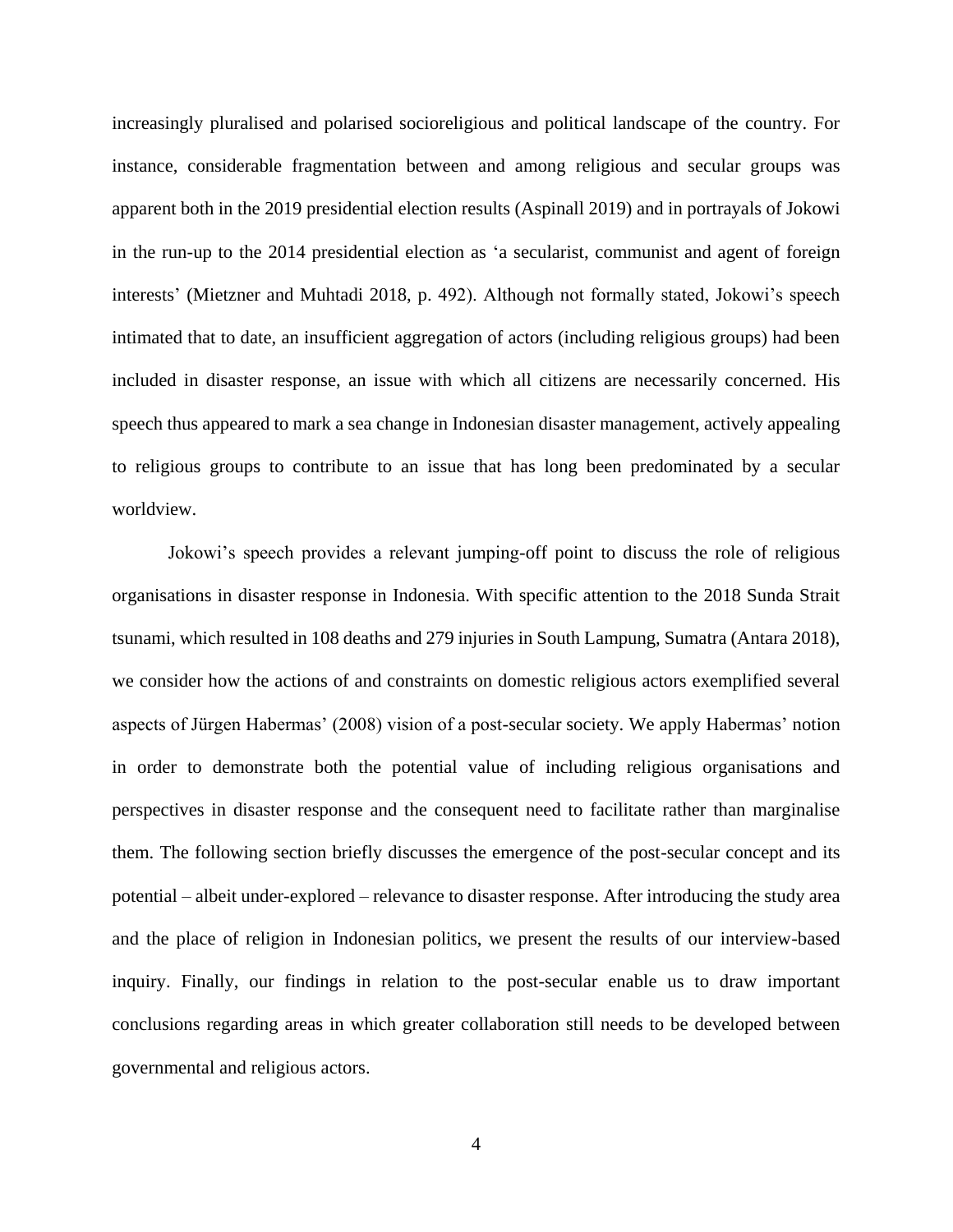### **Disaster response and the post-secular**

In this investigation we build on Wilkinson's (2018a) study of secularity within the international humanitarian system to argue that aspects of Habermas' post-secular vision should be considered in domestic disaster response, in order to provide both effective and sensitive humanitarian action. Before presenting our study site of South Lampung and its relevance to Habermas' ideas, it is necessary to contextualise this philosopher's thought. Modernisation and secularisation were long understood as interrelated processes that, following the European example, would eventually be seen across the world (Weber 1905/2002; Berger 1967; see Gill 2001; Torpey 2010). Although what is today meant by 'secularisation' is not uncontested (Hervieu-Léger 2000; Bruce 2002; Taylor 2007), Casanova's (1994) three elements have come to represent a commonly recognised standard. According to Casanova (1994, p. 211), *differentiation* refers to the separation of 'secular spheres from religious institutions and norms', *decline-of-religion* corresponds to the diminution of religious belief and/or practice among the people of a society, while *privatisation* pertains to religion's marginalisation as an increasingly private rather than public matter. Although these components may not be manifested in the same way or even occur in all societies deemed to be secularising (Casanova 1994; Bruce 2002; Torpey 2010), they have provided an important frame for discussion of religion's place in the contemporary world (Kong 2010; Wilford 2010).

However, in recent decades, the long-established view that the world is proceeding on a path of secularisation has been widely challenged (Martin 1969, 1991; Stark 1999; Gill 2001), even by authors who were long proponents of the theory (most notably Berger 1999). Certainly, rather than being deemed paradigmatic, Europe – which is arguably the only continent in the world that exemplifies Casanova's (1994) three attributes to any significant extent – has come to be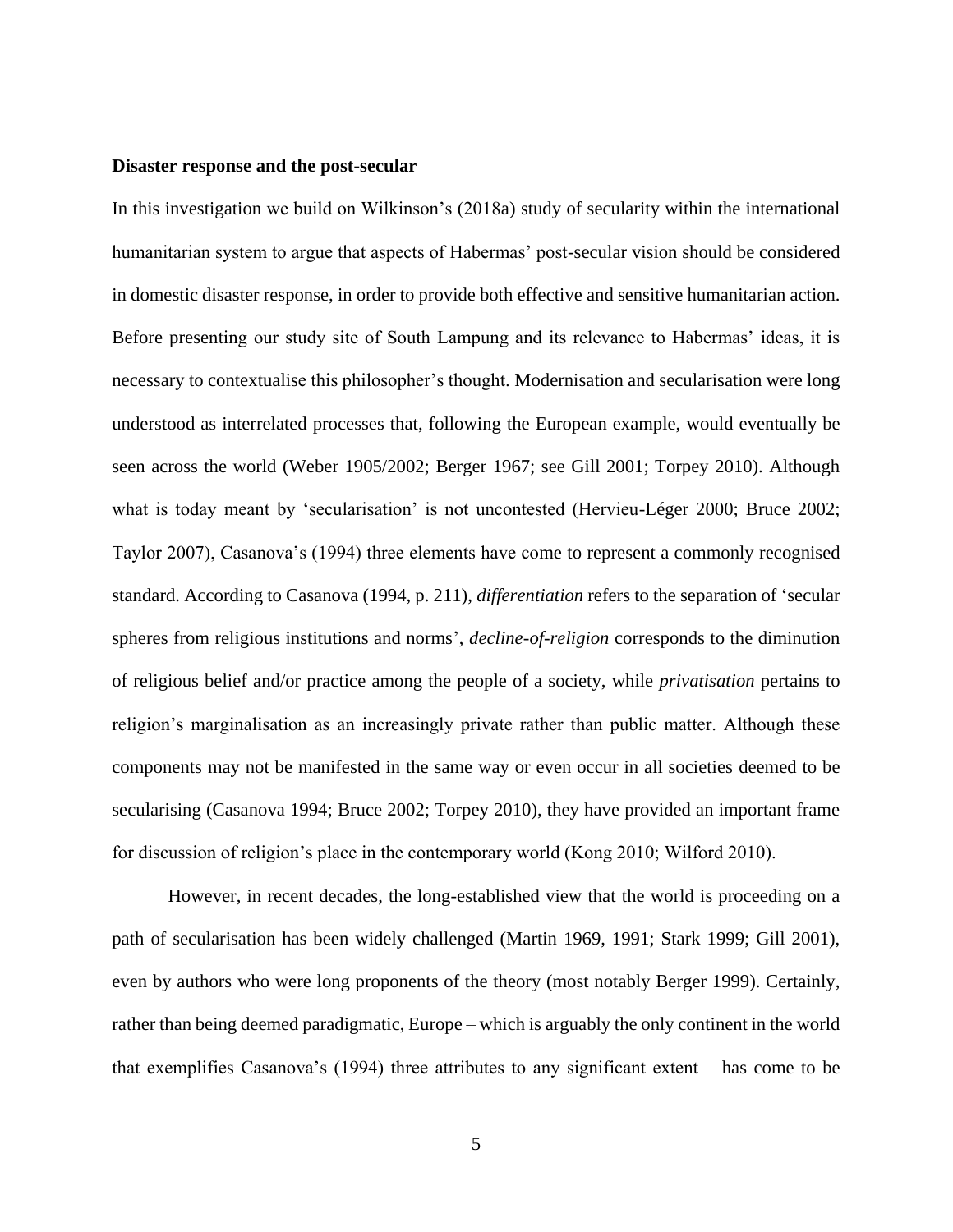widely perceived as exceptional, against the oft-perceived religious fervour found elsewhere (Martin 1991; Berger 1999; Davie 2002). Although it is again questionable whether much of the religious vibrancy identified reflects continued or even higher rates of religiosity rather than merely greater attention to 'newsworthy' religious issues (Bruce 2013), these debates have helped de-centre the European experience (Torpey 2010) and attend to parts of the world that have received less academic attention. Furthermore, they have prompted scholars to reconsider concepts such as 'religion' and 'secular', recognising how these are culturally, spatially and temporally contingent as opposed to fixed (Casanova 1994; Taylor 2007; Torpey 2010).

In attempting to make sense of the continued prominence of religion in societies that had long been deemed secular, Habermas (2008, p. 21) has proposed that affluent countries in Western Europe in particular can now be described as 'post-secular'. To Habermas (2008, p. 21), '[i]n these societies, religion maintains a public influence and relevance, while the secularistic certainty that religion will disappear worldwide in the course of modernization is losing ground'. Furthermore, citizens here have undergone 'a change in consciousness' regarding the (limited) entwinement of modernisation and secularisation, the growing influence of religion in national public spheres, and the challenge of integrating diverse migrant communities in an increasingly globalised world (Habermas 2008, p. 20). Given religion's continued 'public influence and relevance' rather than disappearance, it must therefore be treated seriously in order to ensure that 'social relations remain civil despite the growth of a plurality of cultures and religious worldviews' (2008, p. 21). This, to Habermas (2008, p. 22), is especially pertinent given the '*uneasy modus vivendi*' that characterises secularised states, in which secular citizens often refuse to recognise the views of their religious counterparts, resulting in a lack of genuine respect for difference and the general dominance of civil society and political institutions by secular voices. To tackle this issue, Habermas (2008, p.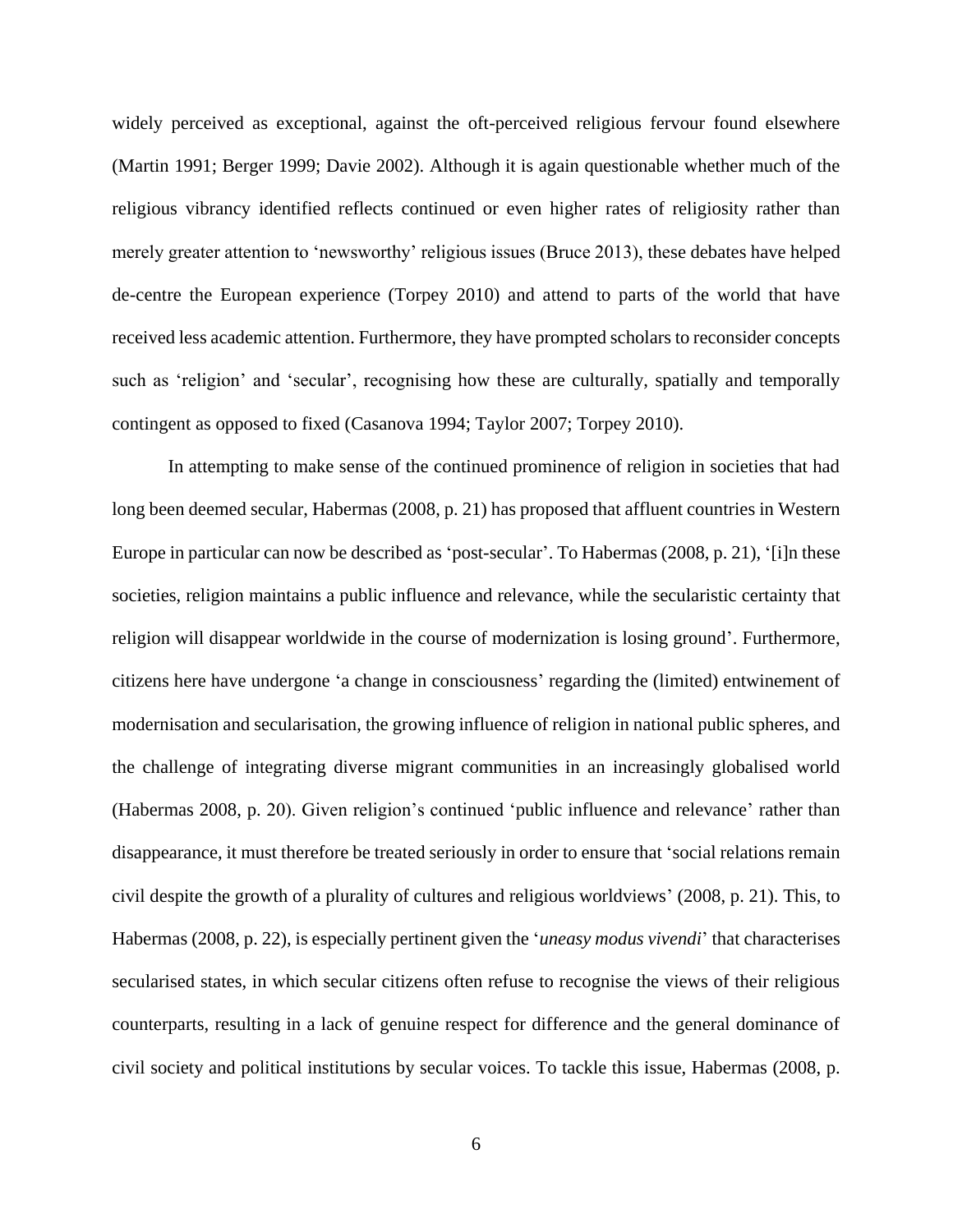27; see also Habermas 2006, p. 4) suggests that 'complementary learning processes' are necessary, demanding that secular people willingly listen to the views of their religious counterparts and regard them of value in an inclusive civil society. To this end, 'both sides, each from its own viewpoint, must accept an interpretation of the relation between faith and knowledge that enables them to live together in a self-reflective manner' (2008, p. 29). Only in these ways can neutrality in the public domain be achieved and religious worldviews given due consideration.

Habermas' argument has stimulated considerable debate. In particular, important critiques have been made of his apparent secularist stance (Dillon 2010; Beckford 2012) – which ironically he criticises – such as his recommendation that 'all norms that can be legally implemented must be formulated and *publicly justified* in a language that all the citizens understand' (2008, p. 28), which would continue to privilege a 'secular' parlance. Moreover, his strict dichotomisation of secular and religious citizens (which is itself problematic) misleadingly implies that the latter have until now been uninvolved in civil society (Dillon 2010) as well as that individuals' identities are fixedly either secular or religious, even though many (perhaps most) people incorporate aspects of both (Wilkinson 2018a). Others have questioned whether the dynamics Habermas presents are even new (Kong 2010; Beckford 2012).

Nevertheless, Habermas' (2006, 2008) arguments are helpful in that they recognise the general dominance of society by secular values and organisations, the responsibility of secular people to become more religiously aware in order to facilitate cooperation rather than conflict, and the associated, *continued* value of religious discourses in the public domain beyond instrumental usage for secular goals (Junker-Kenny 2011; Lee 2017; Wilkinson 2018a). Certainly, despite the fact that Habermas (2008) focuses on the Western European experience and his portrayal of a postsecular society appears most relevant to this region, increasingly scholars have considered the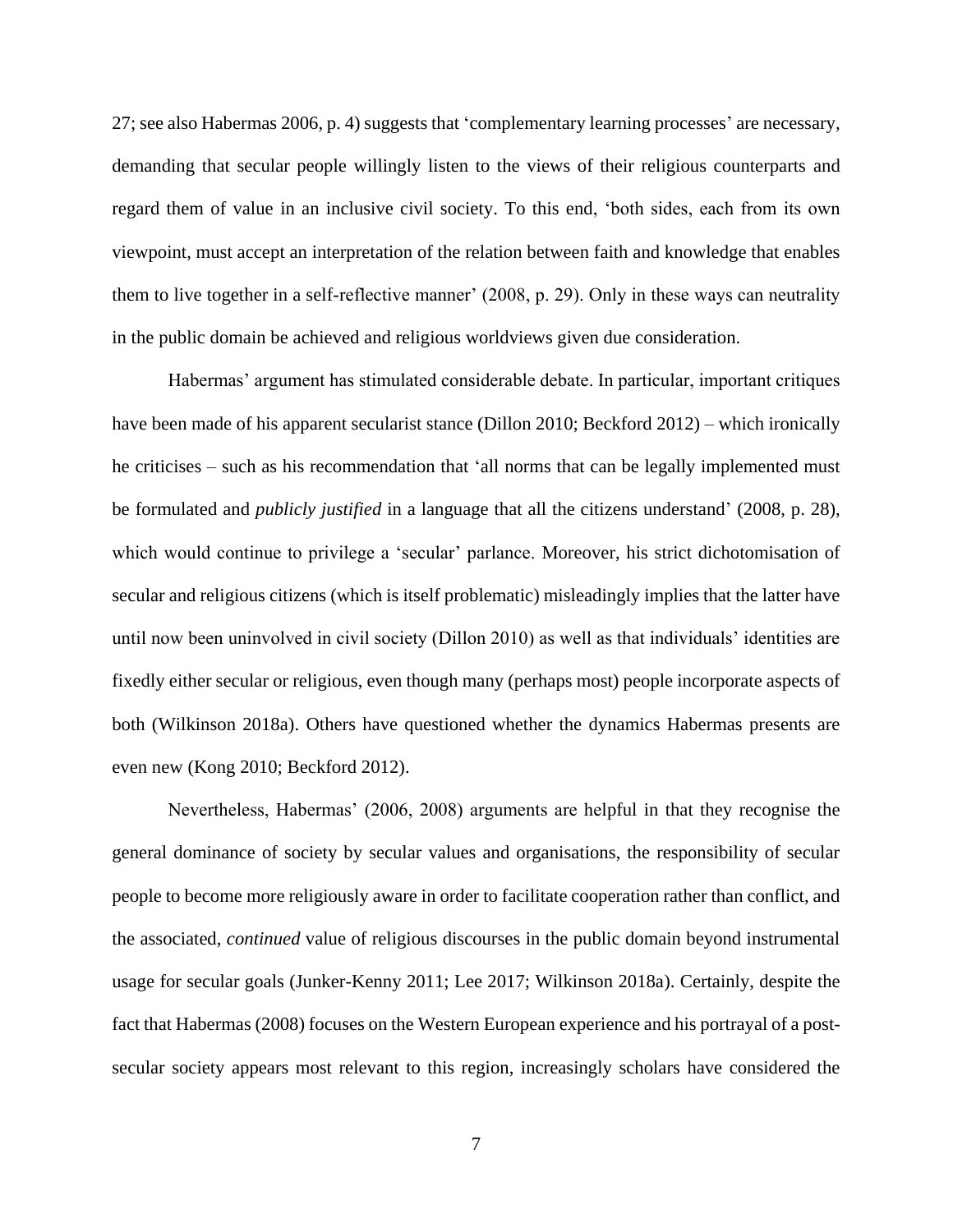possible existence of a post-secular *world* (e.g., Bettiza and Dionigi 2014). It is well-known that natural hazards afflict wide parts of the world where rates of religiosity remain high (compare e.g. Pew Research Center 2018 and Ritchie and Roser 2019); the two dynamics may even be connected (Bentzen 2019). However, although the potential value of religion in disaster response is increasingly receiving academic attention (e.g. Rokib 2012; Bush, Fountain and Feener 2015; Joakim and White 2015; Gianisa and Le De 2017) and relevant notions of collaboration between secular and religious perspectives have been applied to a range of issues, including welfare services (Cloke and Beaumont 2012) and sustainable development (Ager and Ager 2016), disaster response has very rarely been understood through a post-secular frame. Wilkinson (2018a) has offered an exception, demonstrating how following Typhoon Haiyan in the Philippines (2013), secular organisations engaged with religious beliefs and practices in varied ways, from a strict secularity that marginalised religious language and worldviews, to a degree of adaptation, such as by accommodating (although rarely actively welcoming) religious figures, prayers and rituals. In their drawing of boundaries of acceptability, these organisations' engagement with religious partners was thus somewhat limited, which Wilkinson (2018a) argues exemplifies Habermasian postsecularism, because although secular groups may attempt to behave in a somewhat culturally sensitive manner, religious groups must still make the greater effort to adapt. Furthermore, taking a theological perspective, Gregersen (2017) has called for greater attention to the potential intertwinement of religious and secular interpretations of disasters, while Eriksen (2019) has considered post-secularity by arguing that in disaster response, faith should be associated with the mental, spiritual and physical 'safe' spaces developed by believers and non-believers alike to cope with risks. Moreover, Hara (2016, p. 194) has argued that the growing role of religious figures in attending to ghost-afflicted people and coalescing psychotherapy with their traditional practice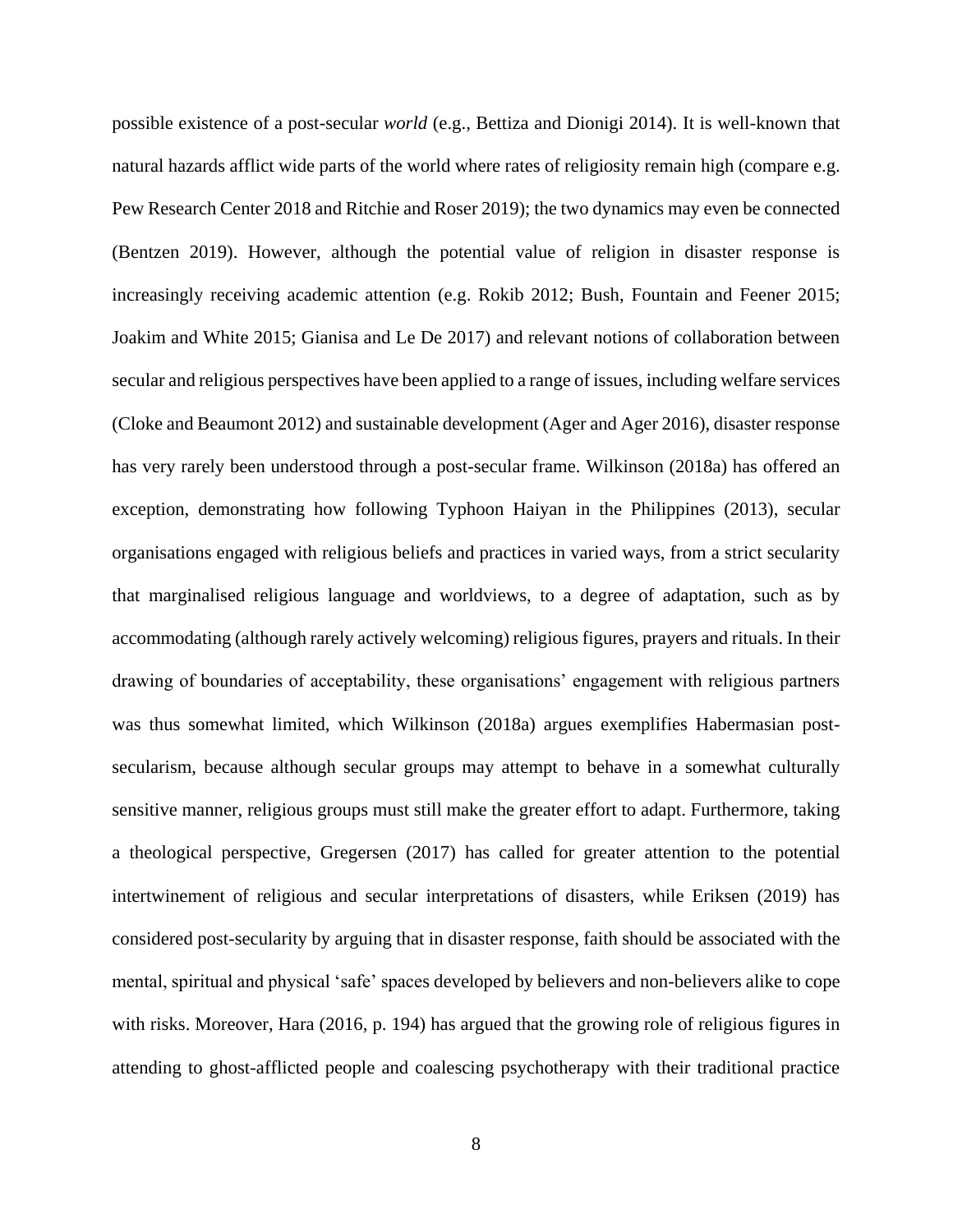following the 2011 earthquake and disaster in 'largely secularized' Japan provides evidence of post-secularity.

However, a significant issue in most studies connecting post-secularity with disaster response is that they accept the notion that we are in a 'post-secular age' quite uncritically. Indeed, the majority either fail to define post-secularity (e.g. Haynes 2013; Ager 2014) or do so in a very simplistic manner, referring to a resurgence of religion in the public sphere (Ager and Ager 2015; Norichika 2016) or secular and religious viewpoints working together (Gregersen 2017) without considering the highly politicised and contested dynamics beneath the surface. Others contrast this presumed post-secular society with the continued secularism of disaster response, such as by recognising the 'functional secularism' of the humanitarian system that privatises, marginalises or instrumentalises religion (Ager and Ager 2015, p. 9). The latter is undoubtedly an important issue, as faith actors may be compelled to adapt their language and actions, rendering them 'ostensibly secular organizations' in their humanitarian work (Tomalin 2020, p. 325), but without careful consideration of what it actually means to be post-secular, the conclusions of such studies are inevitably limited.

A related issue is that the majority of this research is centred on various *international* organisations and *transnational* networks *vis-à-vis* local communities, rather than adequately acknowledging the important contributions made by diverse *domestic* faith actors. Paying specific attention to national-scale or local faith actors (LFAs) and civil society organisations (CSOs) is however crucial when analysing whether a humanitarian mission exhibits post-secular traits. To be clear, this not to suggest that international faith-based organisations (FBOs) such as Caritas, World Vision International, the Salvation Army, Islamic Relief Worldwide, Muslim Hands and Muslim Aid are not important as well. These groups and others have rightly been recognised for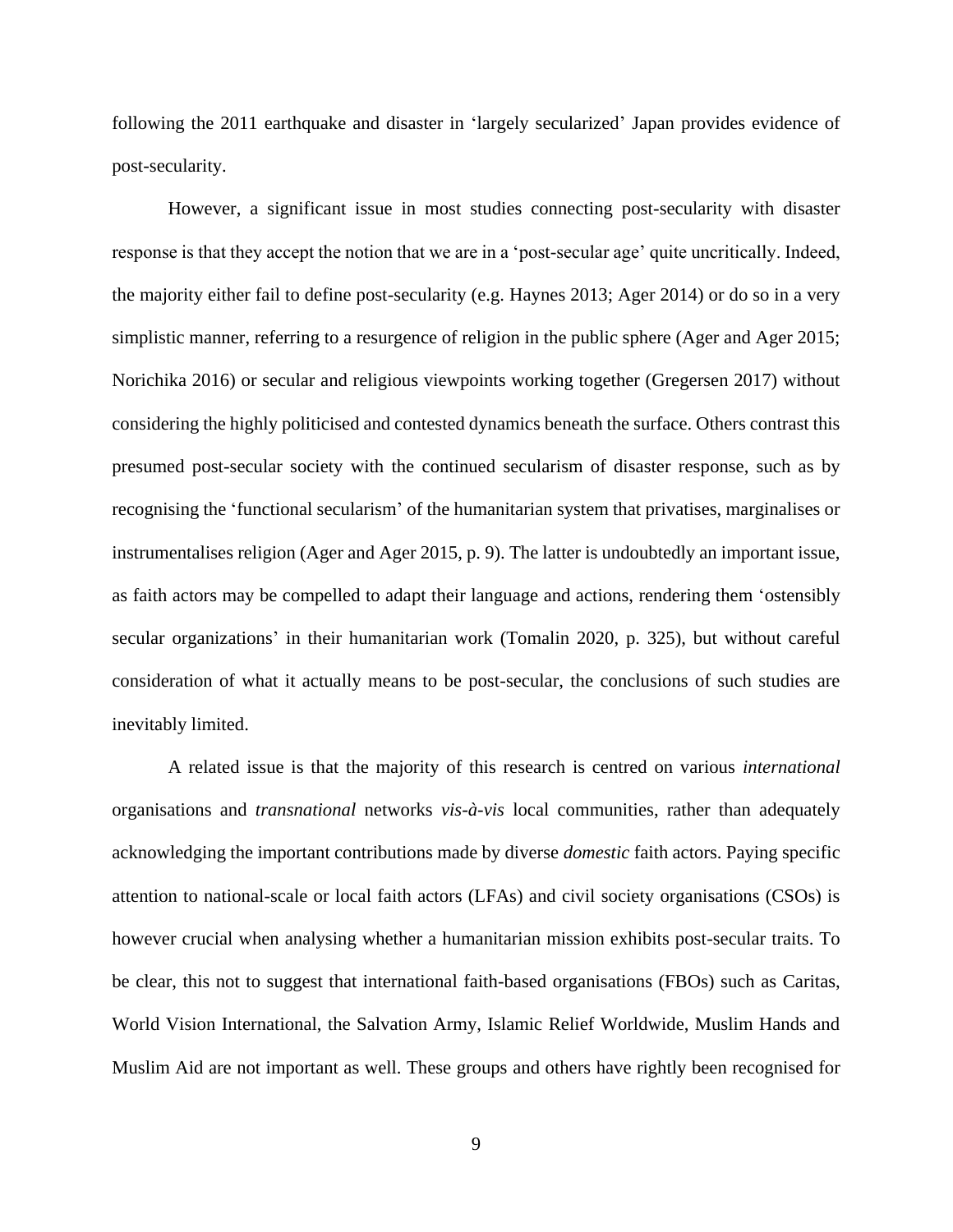gathering donations, housing victims, providing food, water and sanitation and offering psychological and spiritual support in a range of contexts, such as following Hurricane Katrina in the United States in 2005 (Jellets 2008), the tsunamis that afflicted much of the Indian Ocean in 2004 (McGregor 2010) and Japan in 2011 (McLaughlin 2011), the major earthquake in Haiti in 2010 (Shafer 2010), tropical cyclones in the Pacific (Gero et al. 2013) and conflicts such as in Iraq (De Cordier 2009) and Sri Lanka (Clarke 2010). Nevertheless, it is striking how much more attention what are often highly visible and internationally renowned organisations have received in studies of post-secular disaster response compared to domestic faith groups. Although a range of studies have (separately) emphasised the crucial role played by the latter in disaster response across the world, whether through providing shelter and volunteers, or building community resilience through prayer and ritual (e.g. Rokib 2012; Joakim and White 2015; Feener and Daly 2016; Fountain and McLaughlin 2016; Gianisa and Le De 2017), their relationship to post-secular dynamics is in need of greater scrutiny.

The general dynamic of a prioritisation of international organisations in the literature most relevant to our post-secular focus is reflected in the ways in which domestic actors are regularly overlooked by global development and humanitarian organisations in practice. As Tomalin (2020) has recently highlighted, international religious organisations tend to be more proficient in 'secular' language and more likely to downplay their faith dimensions in certain interactions, enabling them to be seen as more acceptable partners to secular development actors. By contrast, domestic faith groups' involvement can trigger scepticism or even hostility among secular international humanitarian agencies. For instance, the Code of Conduct for the International Red Cross and Red Crescent Movement and Non-Governmental Organisations in Disaster Relief's<sup>2</sup> third principle is to not use aid 'to further a particular political or religious standpoint', while the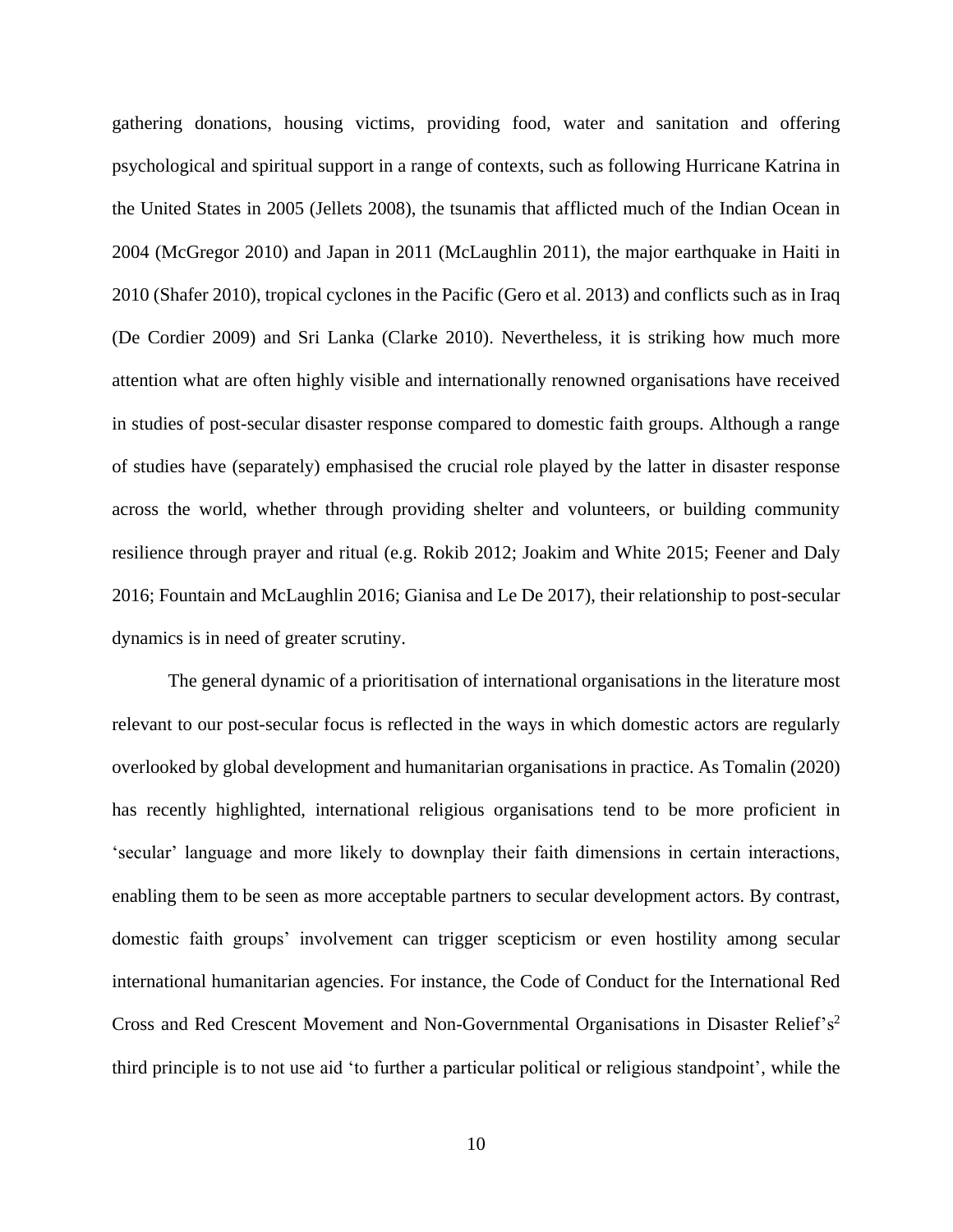United Nations High Commissioner for Refugees (UNHCR 2014, p. 9) identifies exclusion, hate speech, incitement to violence, proselytisation, 'harmful traditional practices', gender stereotypes and a range of stigmas as potential challenges that may emerge when partnering with faith actors. Although there is the possibility of any or even all of these issues occurring (Kraft 2015; Gingerich et al. 2017), it is necessary to recognise that faith-based humanitarian actors are highly diverse in their approaches as well as across contexts (Thaut 2009) and that one should not generalise the actions of a few extreme cases to the entire gamut of religious organisations. Nonetheless, while the international humanitarian system adheres to supposedly secular standards and principles such as humanity, neutrality, impartiality and independence, religion is still largely deemed to fall outside this frame (e.g. Ager and Ager 2015; Kraft 2015; Wilkinson 2018a). Attending to domestic as well as international organisations is crucial to recentring the focus and recognising the contributions to disaster response that faith actors can make when given the opportunity.

One of the results of the current 'religion–development–humanitarianism nexus' is, as Tomalin (2020, p. 326) cogently argues with respect to global development, 'a binary opposition between the "turn to religion" as evidence either of post-secular partnerships or of the instrumentalisation of religion by the secular global aid business', both of which portray faith actors as somewhat passive players in development discourses. We hope to build on Tomalin's (2020) argument and fill the lacuna of research considering domestic religious organisations' engagement in disaster response through a Habermasian post-secular lens. Indeed, the post-secular model offers the opportunity to question the assumptions presented in the previous paragraph and to reorient attention to the role of government as well as merely international humanitarianism. In our efforts to address both the substance of the post-secular and the contributions that domestic religious organisations can contribute to disaster response when given a chance – thereby tying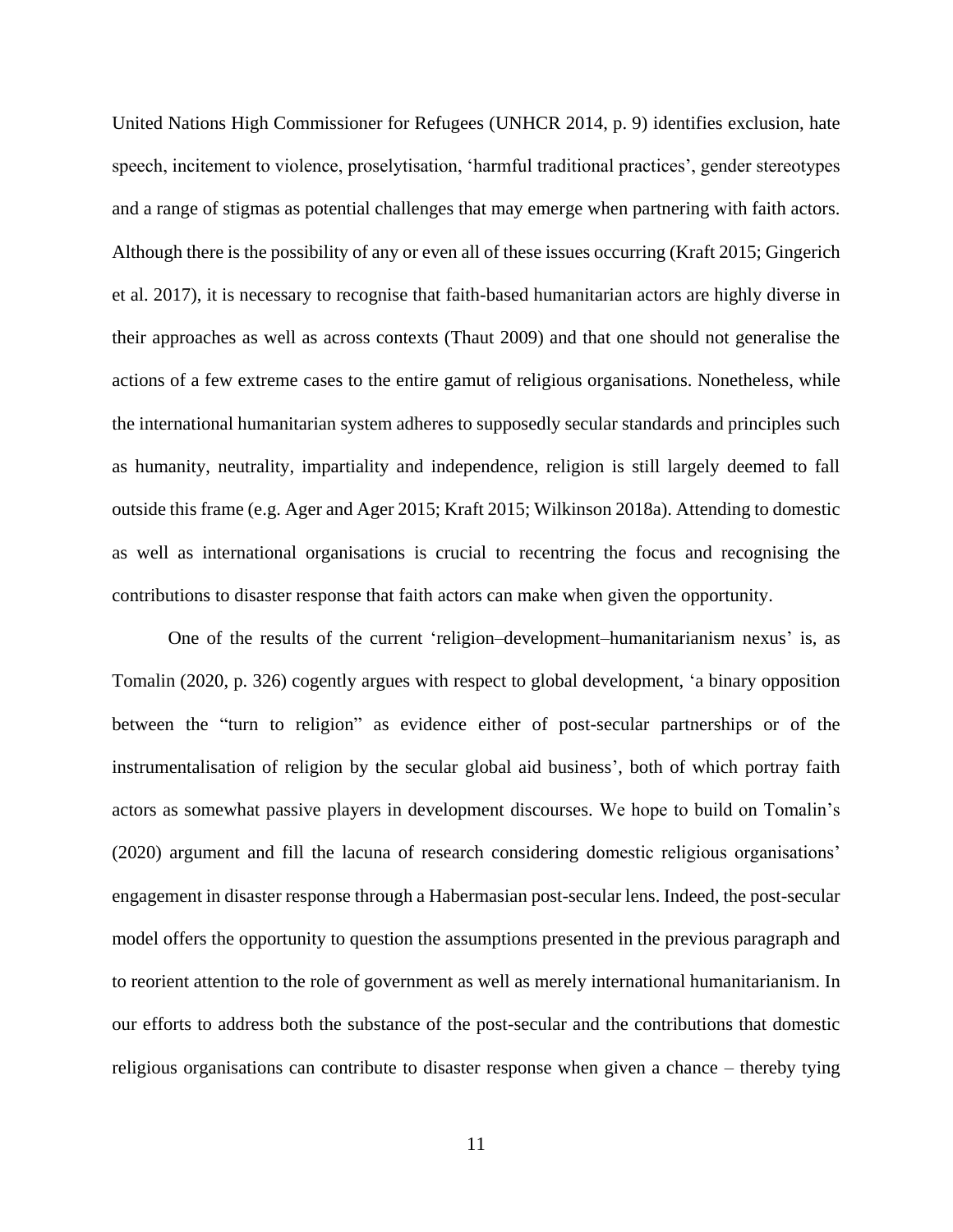Habermas' interest in (secularism in) the state to previous work on (secularism in) international humanitarianism – we focus on the role of three prominent Indonesian religious groups in aiding the victims of the 2018 Sunda Strait tsunami. By highlighting these organisations' contributions to the disaster response alongside the difficulties they faced in legitimising their leadership potential, we demonstrate the continued constraints on religious groups playing a significant role in public concerns like tsunami response. In doing so, we additionally reinforce Wilkinson's (2018a) argument that interactions between religious and secular actors in disaster response evidence post-secularity, through viewing this issue from the perspective of religious rather than secular actors. Therefore, the aim here is not to gauge the extent to which Indonesia is post-secular, but rather to understand how Habermas' vision of a post-secular society is playing out in a disaster context, contrasting an officially secular government's response with that of nationally relevant religious organisations working at the local scale and identifying areas in which collaboration between these groups might be improved.

In the following section, we provide a brief introduction to some of the principle religious and secular aspects of Indonesia's contemporary political system in order to contextualise our study site. We also describe the methods utilised to collect data regarding key religious actors' involvement in responding to the 2018 Sunda Strait tsunami.

#### **Study site and methods**

Indonesia provides an excellent case of a country that is both prone to a number of natural hazards and whose political and social structure is characterised by a balance between religious and secular themes. Certainly, any study of politics and decision making in Indonesia must consider the prominent role played by religion – especially Islam – in most regions of the country. Although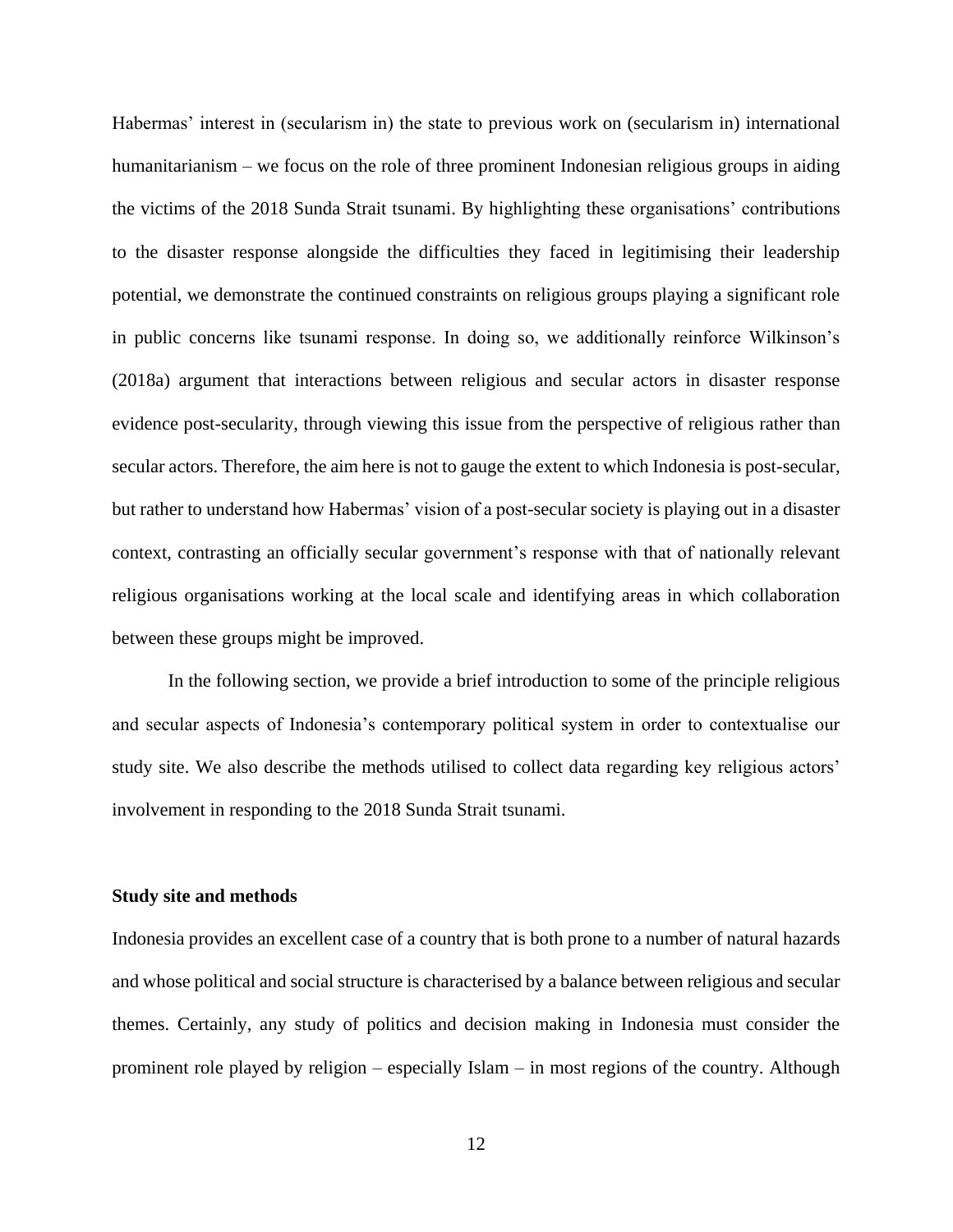some versions of Islam view the religion as oppositional to democracy, with any judgement ultimately in the hands of *Allah* and not an elected individual, others regard the two as compatible (Wahid 2001). Indonesia exemplifies the latter and has even been described as 'a leading example of successful democracy in a Muslim majority state' (Barton 2010, p. 472). Indeed, following its independence in 1945 and a protracted debate between religious and nationalist groups concerning whether the country should be Islamic or secular, its founders proclaimed that it would embody the five principles of the philosophical theory of Pancasila, of which the first is acceptance of a single God (Wahid 2001; Pepinsky, Liddle and Mujani 2012), even while chapter 1, article 1 of the country's constitution declares that the country is a secular unitary republic with 'sovereignty on the people's will'. Moreover, despite this official, *general* secularity, today 87.2 per cent of the country's population identifies as Muslim, including 95.7 per cent in our study area of South Lampung (Badan Pusat Statistik 2010).

Religious organisations play an important role in Indonesian society. The two most influential religious organisations in Indonesia are Muhammadiyah, which was established in 1912 and has historically embraced Islamic modernism, and Nahdlatul Ulama (NU), which was founded in 1926 in response and assumes a more traditional approach to Islamic scholarship (Barton 2010). Both have extensive educational and health care networks, but they have also long represented significant actors in Indonesian politics, even if increased scepticism towards religious groups among many political elites has prompted them to focus more on the former than the latter over time. In the post-independence period under the leadership of Indonesia's first president, Sukarno (in office from 1945 to 1967), the country's politics was dominated by the Nationalist Party (PNI), the Communist Party (PKI) and two Islamist parties (NU and Masyumi) (Barton 2010). Indeed, NU was primarily a political party until Sukarno's successor, Suharto, pressured it to instead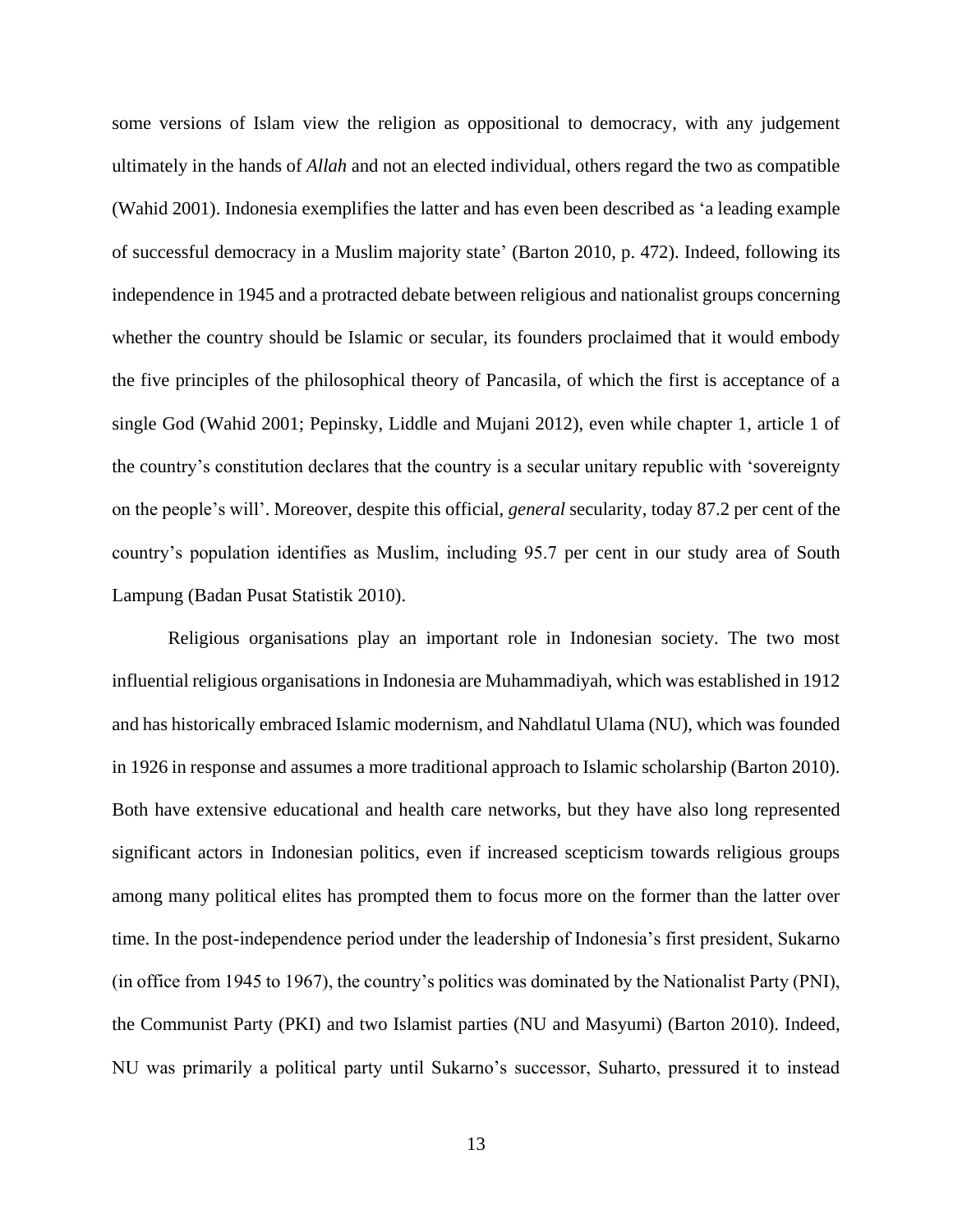operate as a religious organisation as part of his goal of reducing the role of religion, especially political Islam, in Indonesian politics (Azra 2004; see also Collins 2004). Consequently, community and Islamist parties had little room to publicise their manifestos – especially as Suharto additionally banned several political activities linked with Islamic streams in Indonesia – while nationalist parties were strengthened (Azra 2004). Nevertheless, despite the weakness of political Islam in this period, it was continued covertly in Islamic organisations such as NU and Muhammadiyah, whose leaders later became central to facilitating Indonesia's political reform and development of a lively civil society sector in the democratic transition period following Suharto's resignation as the country's president in 1998 (Liddle and Mujani 2007; Barton 2010).

The collapse of Suharto's New Order has facilitated greater vibrancy and diversity in Indonesian politics, reflected in the dramatic increase of parties competing in elections, from two parties and a functional organisation from 1977 to 1997, to 48 parties representing a wide plurality of ideologies and religious backgrounds in 1999 (Azra 2004). Although individuals' voting behaviour in contemporary Indonesia does not appear to be greatly influenced by personal piety, Islam may afford some parties a political advantage (Liddle and Mujani 2007; Pepinsky, Liddle and Mujani 2012) and accordingly many candidates have started to develop stronger links with Islamist groups and institutions such as *pesantren*<sup>3</sup> (Buehler 2014). In response, under the incumbent president Jokowi (since 2014), the Indonesian government alongside various state agencies and civil society groups has worked to generally marginalise more conservative Islamic voices, which are perceived as compromising the country's secularism and pluralism (Schäfer 2019; Fealy 2020). Simultaneously, the government has sought to partner itself with the more moderate Muhammadiyah and NU, but such efforts have been limited by its tendency to reduce them to fellow opponents of religious extremism rather than recognising the broader contributions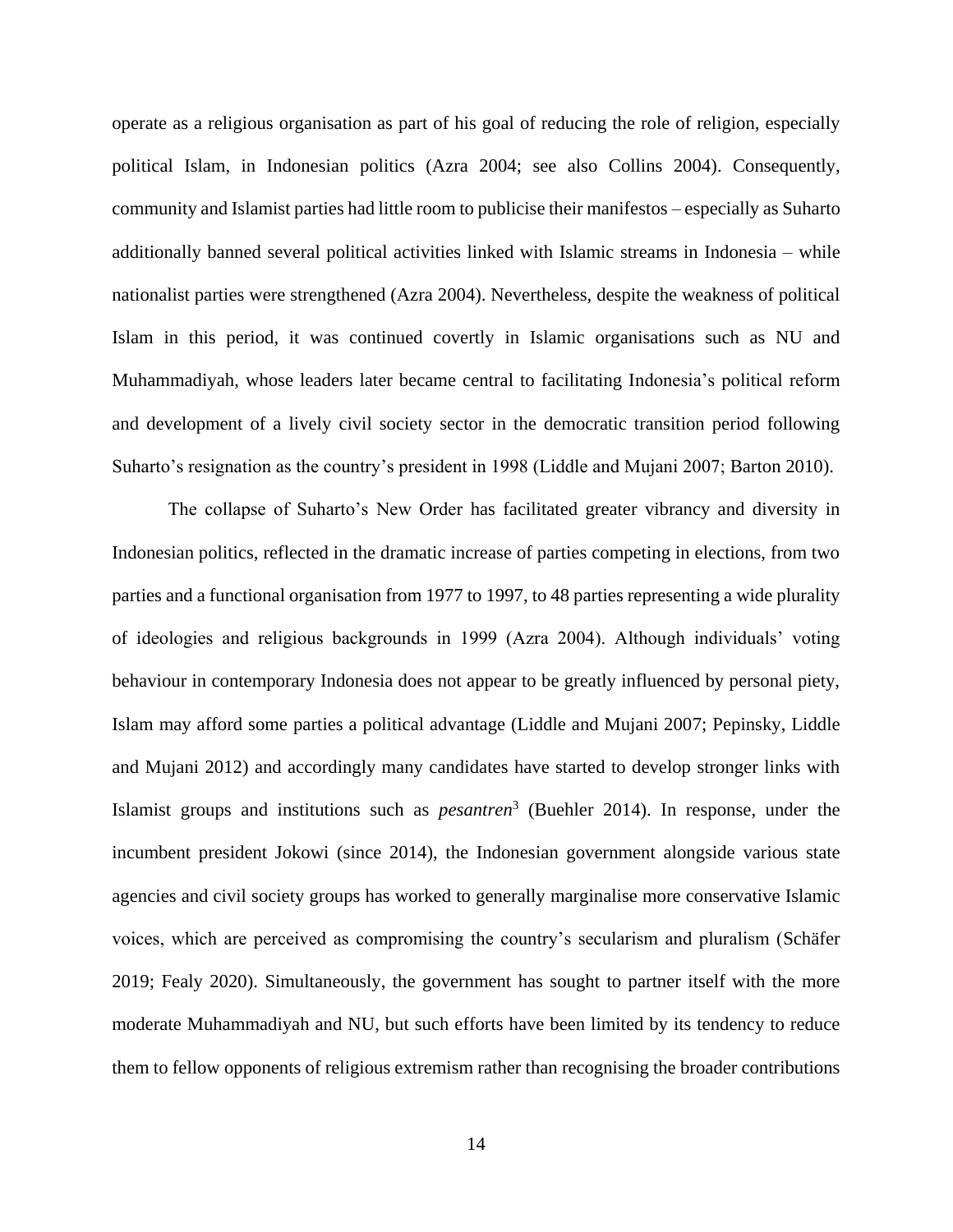to politics that they hope to offer (Alvian 2020; Burhani 2020). In these ways, Indonesia provides an interesting example of a country where religion is undoubtedly public and has the potential to play a key role in politics, yet is kept somewhat in check, not dissimilar to Habermas' critique of post-secular societies.

Indonesia's Lampung province is a notoriously disaster-prone area. Prior to the 2018 Sunda Strait tsunami, which was triggered by the eruption of the Anak Krakatau volcano on 22 December 2018, two major seismic events especially had already captured widespread attention. In 1883, the volcanic eruption of Krakatau off Lampung's southern coast inflicted casualties as far as 120 kilometres away (Latter 1981). Over a century later, in 1994, the 7.2-magnitude Liwa earthquake caused 134 fatalities and more than 500 injuries, mostly in West Lampung (*The New York Times*, 1994); controversially, the disaster response was compromised by a corruption scandal that prevented much of the aid reaching the victims (Tempo.co 2003). Then, in 2018, a broader corruption scandal in South Lampung undermined the relevant local government's ability to provide relief to communities affected by the Sunda Strait tsunami as well (Warganegara and Samson 2020). Although there is always the risk that the arrival of more actors will further complicate a tense and pressurised situation (Parmar et al. 2017), it may reasonably be argued that the deficiencies observed in the local authorities' responses to these events necessitates the involvement of agencies that enjoy high levels of public trust (Warganegara and Samson 2020). Religious leaders and organisations continue to be held in high regard by many people in Indonesia (Joakim and White 2015; Gianisa and Le De 2017) – not least in South Sumatra (Collins 2004) – and hence would appear to be convenient collaborators.

This potential for religious organisations to become important actors in disaster response has been recognised by Muhammadiyah and NU. Both organisations have aimed to maintain their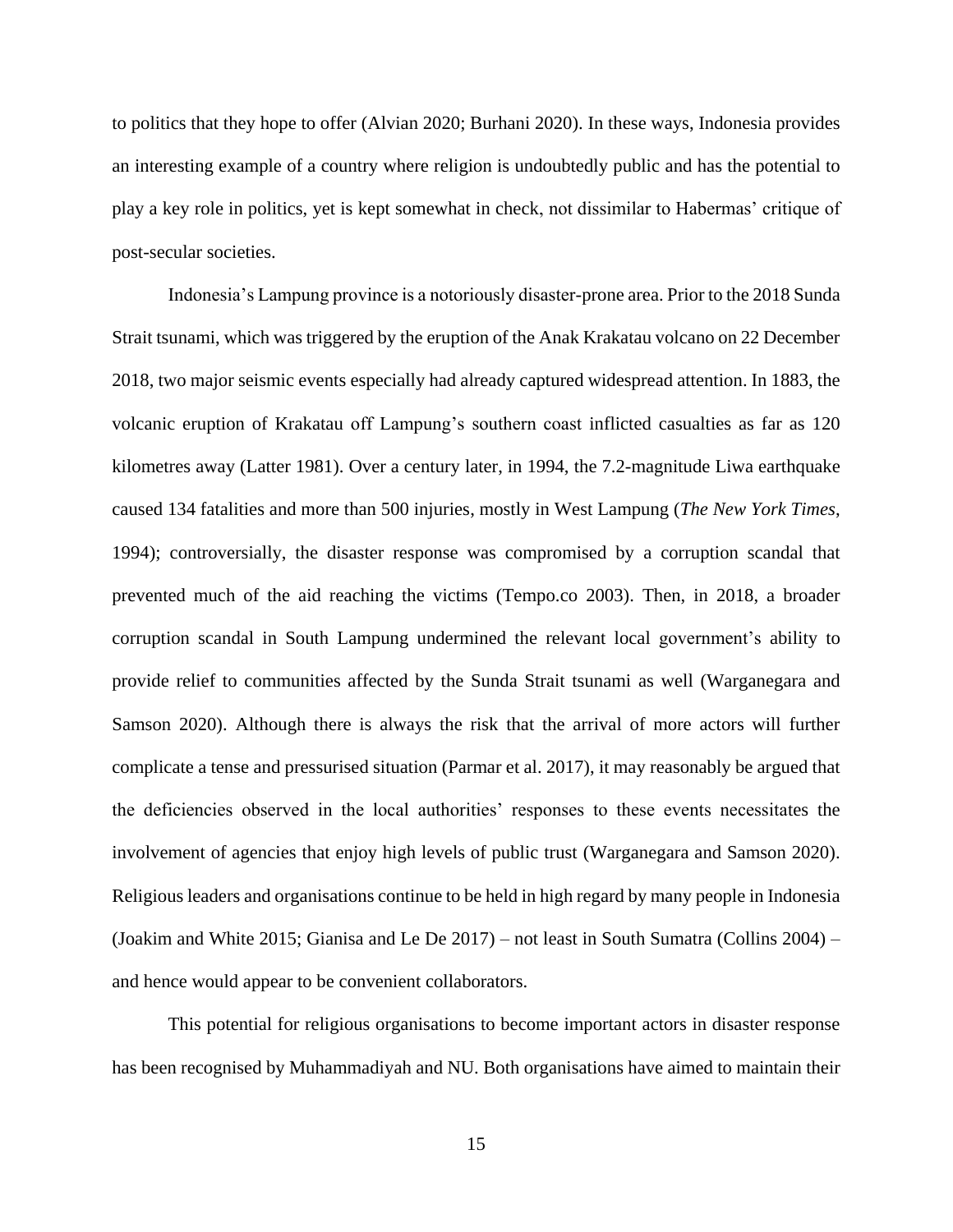public relevance by becoming prominent actors in a range of ostensibly 'secular' activities, including health care and, crucially to this study, humanitarianism. To this end, both have established their own professional disaster response organisations: Muhammadiyah Disaster Management Center (MDMC), created soon after the 2006 Yogyakarta earthquake, and the Lembaga Penanggulangan Bencana dan Perubahan Iklim Nahdlatul Ulama (LPBI NU; Disaster Management and Climate Change Agency of NU), initiated in 2010. Consequently, these organisations present a different model of disaster response from international humanitarian FBOs like Caritas and Muslim Aid in that they are primarily concerned with *da'wah*<sup>4</sup> and have tended to evolve in response to various external political dynamics, including by *integrating* humanitarianism under their broad umbrellas, rather than having a long history of specialising in this issue. In order to understand their roles in the aftermath of the 2018 Sunda Strait tsunami, interviews were conducted in Indonesian by the second author with a representative from Muhammadiyah, NU and MDMC as well as a figure from a relevant independent statutory authority, as part of a larger investigation into post-tsunami response in the area (Warganegara and Samson 2020). The four respondents were selected via purposive sampling based on criteria such as role, knowledge and experience related to the tsunami. Indeed, although this sample of religious organisations was small, the four respondents were all intimately engaged in the post-tsunami response and could be regarded as the most knowledgeable individuals in the region with respect to both the different organisations' missions and the intricacies of the above-mentioned event. The interviews were audio-recorded with the participants' permission, transcribed, translated into English and deductively coded based on Habermas' (2006, 2008) attributes of a post-secular society, including 'religion active in public space', 'marginalisation of religious worldviews' and 'desire for complementary learning processes'. Ethical approval for this project (Research Protocol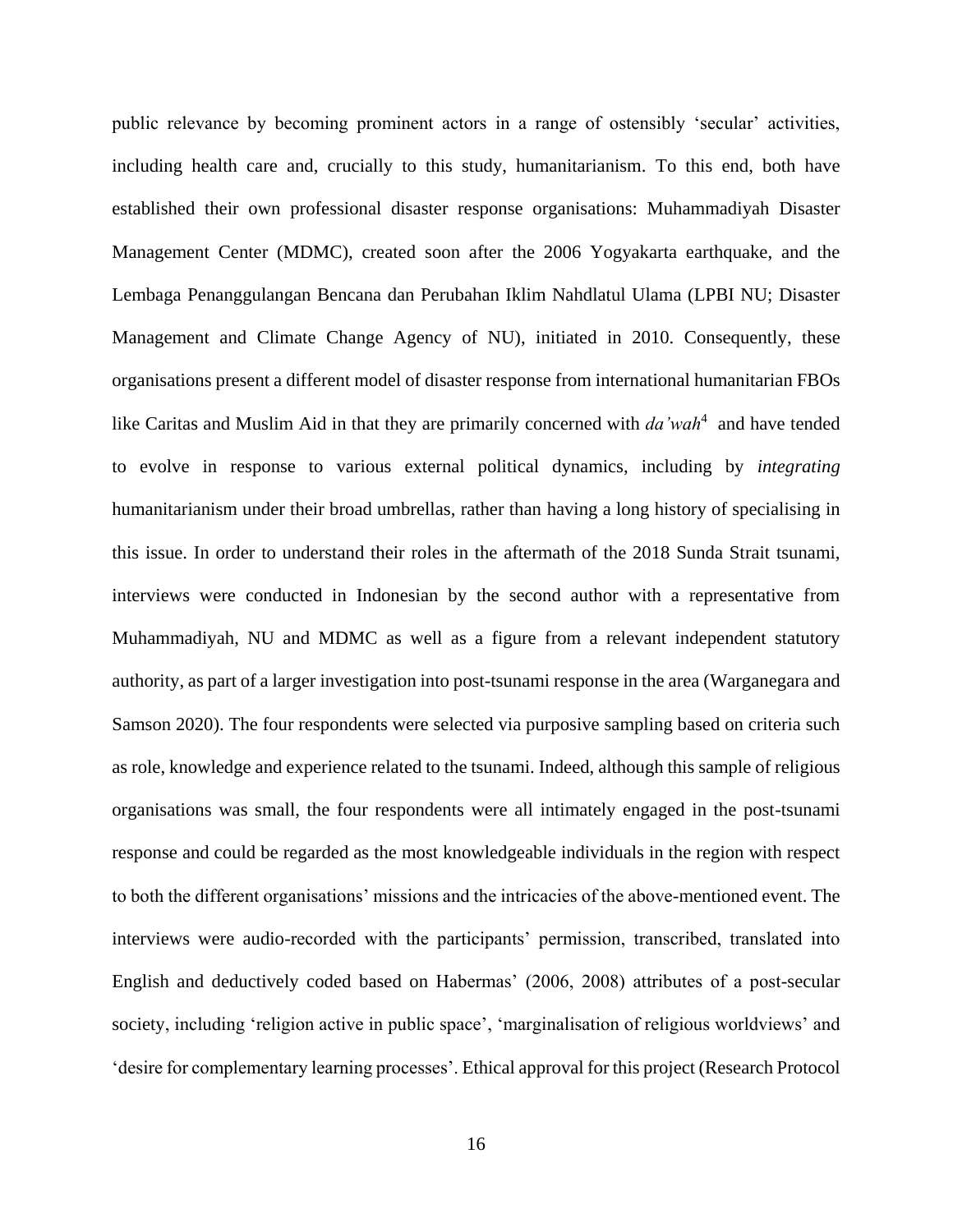#MS120319GEO) was granted by DePaul University's Institutional Review Board (IRB). The following section presents the results, focusing first on issues of neutrality and impartiality and second on the potential worth of religious perspectives becoming more publicly integrated in disaster response.

## **Neutrality and impartiality**

Habermas' (2008) post-secular vision both acknowledges that secular individuals and groups cannot hastily disparage religious counterparts for a lack of neutrality and impartiality, given secularism's own biases, and provides the opportunity for religious perspectives to prove their value in broader society. Of relevance to both of these aspects, one theme that was emphasised by the representatives of all three religious organisations interviewed was *da'wah*. For example, the respondent from Muhammadiyah described how his organisation was 'established as a *da'wah* or preaching organisation that seeks to develop and Islamic values through good deeds while fighting against bad deeds'. Nevertheless, in contrast to prevalent secularist assumptions that religious groups are inevitably partial towards their own adherents instead of providing universal support (see Kraft 2015; Wilkinson 2018a), our respondents were adamant that despite their preaching missions, they would not treat their members or adherents any differently from others:

Based on our values, all humans are equal even if they are not Muslim; our humanitarian aid was not based on a religious view. (Muhammadiyah)

We helped them even if they were not Muslim. (MDMC)

17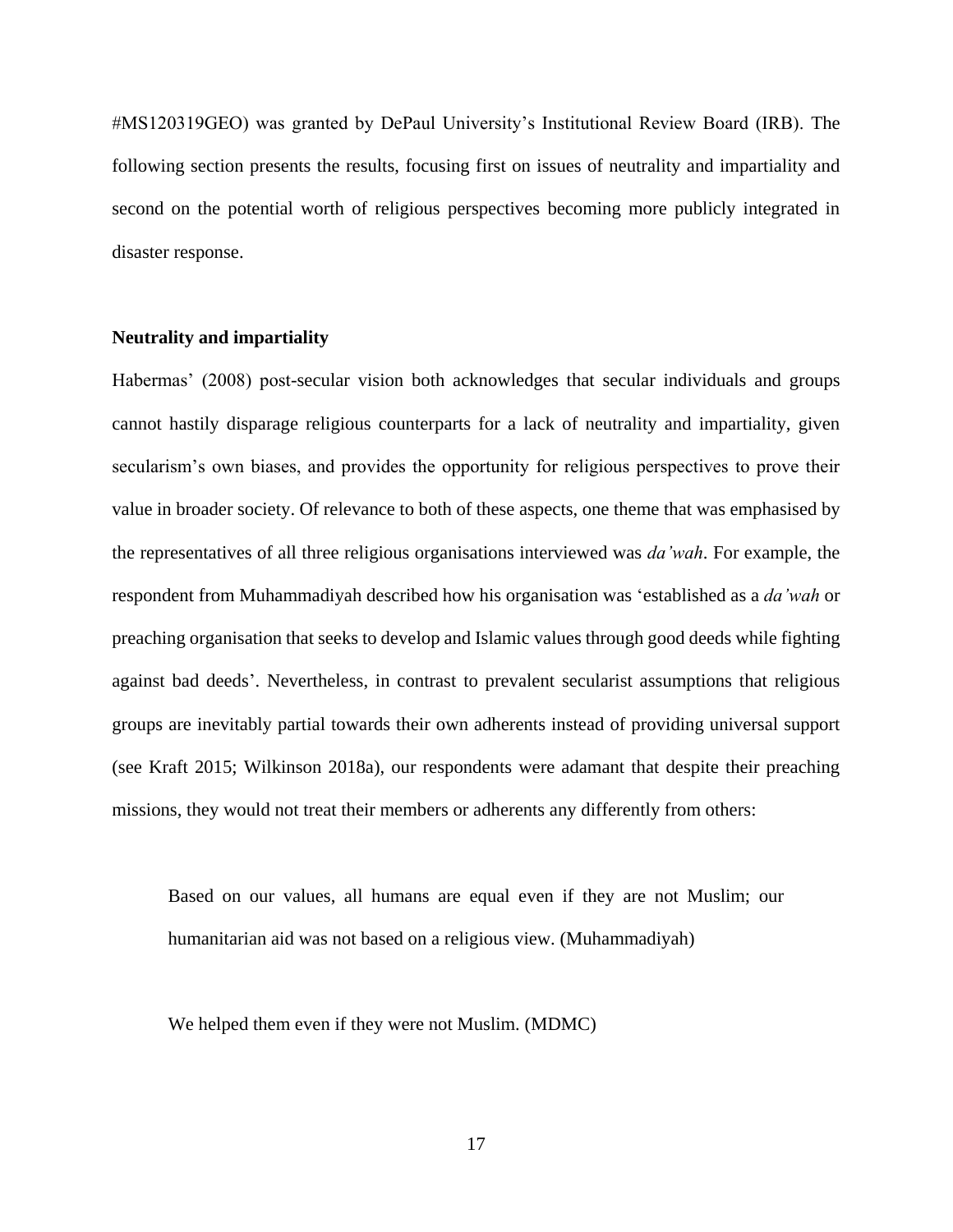We have to push ourselves to provide a benefit for the whole community, not only the Islamic community. (NU)

This raises an interesting question about proselytisation, an issue that is often perceived as a possible drawback of involving religious groups in disaster response and development activities (see McGregor 2010; Gingerich et al. 2017): although it may be operationalised to entice or even coerce vulnerable people to religion (Kraft 2015), might it also encourage religious groups to support all victims, regardless of religious background? In the case of Typhoon Haiyan, Wilkinson (2018b) found that for many religious believers, the background faith of a humanitarian organisation was unimportant as long as it took a holistic approach to disaster response, with individuals perceiving that they had benefited from the opportunities they were afforded to pray and to reflect, without feeling compelled to convert. Similarly, Nurdin (2015) recognised that in the case of Aceh following the 2004 Indian Ocean tsunami, pan-Islamic religious relief missions that sought 'caliphatisation' were often welcomed, but were largely unsuccessful in proselytising in the long term. By contrast, other studies have revealed considerable competition, 'othering' and even conflict between religious groups during the disaster recovery period (Ensor 2003; Ha 2015; Fountain 2016). Even though interviews are limited by the fact that they do not reveal people's behaviours, our respondents were nevertheless insistent that their Muslim faith informed their sense of responsibility to assist all people and thereby uphold a principle of universal humanity (see also Rosenow-Williams and Sezgin 2014; Baidhawy 2015), as opposed to viewing the disaster simply as an opportunity to convert others.

Additionally pertaining to questions of neutrality and impartiality, our interviewees noted that in the context of disaster response, as locally known religious figures they were able to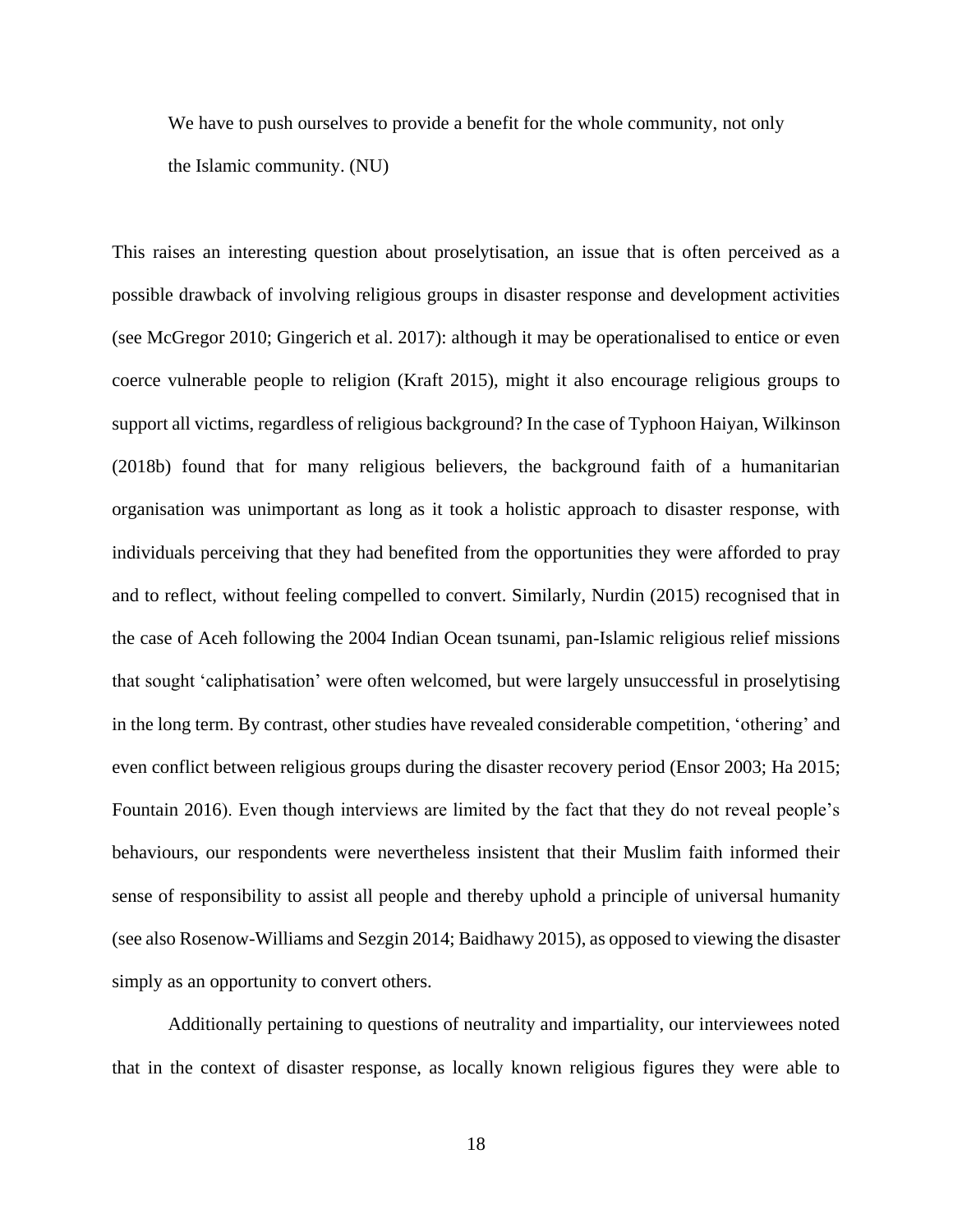command considerable trust and confidence among the affected population (Bush, Fountain and Feener 2015; Joakim and White 2015; Wilkinson 2018b). MDMC in particular viewed itself as a potential 'command centre' in disaster response, training volunteers to cook and to provide therapy and first aid. Furthermore, Muhammadiyah noted how it 'received many donations from the public because they trust us' and therefore was able to 'collect aid and assistance from various people and organisations […including] outside Lampung' that it could distribute. Our interviewees deemed their actions particularly important given that the local government, which was officially in charge, was unanimously perceived as ill-equipped to manage the disaster response:

I was so disappointed with the local government, and they have everything, they need to do more than us. (NU).

The local government was not competent to coordinate us. For example, there were many second-hand clothes that were not distributed properly to the victims due to the lack of coordination. (Muhammadiyah).

The lack of coordination was due to the low capacity of the local government to respond to the tsunami event … [it] lacked the ability and skill to deal with or respond to the natural disaster. (MDMC).

These issues were reinforced by the interviewee from the independent statutory authority, who noted that 'there was no collaboration between institutions internally and externally to handle the tsunami. There was no proper standard operating procedure…so most of them [organisations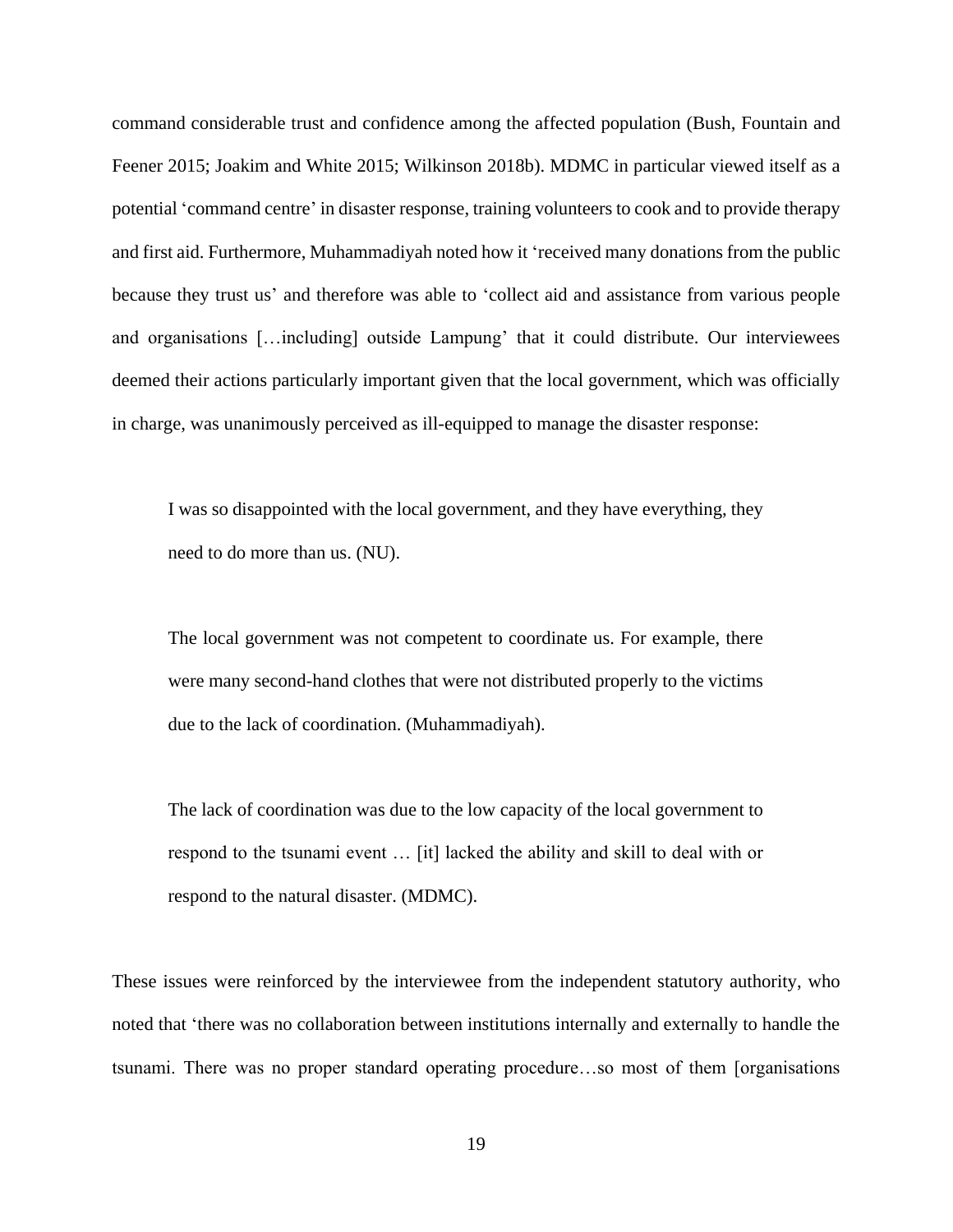involved] preferred to distribute it [aid] individually'. The government's ineffective response was exacerbated by a political scandal that saw South Lampung's regent, Zainuddin Hasan, arrested in July 2019 following a a sting operation by the Indonesian Corruption Eradication Committee (KPK) related to a corruption case connected to an infrastructure project in the regency, while the recovery process was still ongoing. Consequently, people 'lost…trust in the local government' (MDMC), even as it continued to assume control over the different actors, leading to a fragmented process that would almost certainly have benefited from a clearer leadership role for these religious organisations. Despite the fact that many religious organisations around the world combine the benefits of having extensive networks (McGregor 2010; Joakim and White 2015; Gingerich et al. 2017) with a personal touch guided by their relational aspects (Kraft 2015) and local knowledge (Gianisa and Le De 2017), and may even be perceived as *more* impartial than their secular counterparts (Wilkinson 2018b), they can feel marginalised in disaster response due to assumptions that their motives are self-serving or particularistic. Thus, the challenge for humanitarian actors that have long been rooted in secular principles is to alter their mentality so that religious voices, rather than being presented as irrelevant (or worse detrimental) to their work, are instead perceived as potentially valuable in disaster response (Wilkinson 2018a). This will be explored further in the following section.

#### **Religious perspectives: the key to post-secular tsunami response**

Ager and Ager (2011, p. 466) argue that religion can be understood as 'non-rational', bringing a lens to issues such as disaster response that differs from 'secular' organisations in its recognition that all positions can offer insights into rationality and irrationality, and which may thus be better suited in specific contexts (see also Wilson 2017). In responding to the 2018 Sunda Strait tsunami,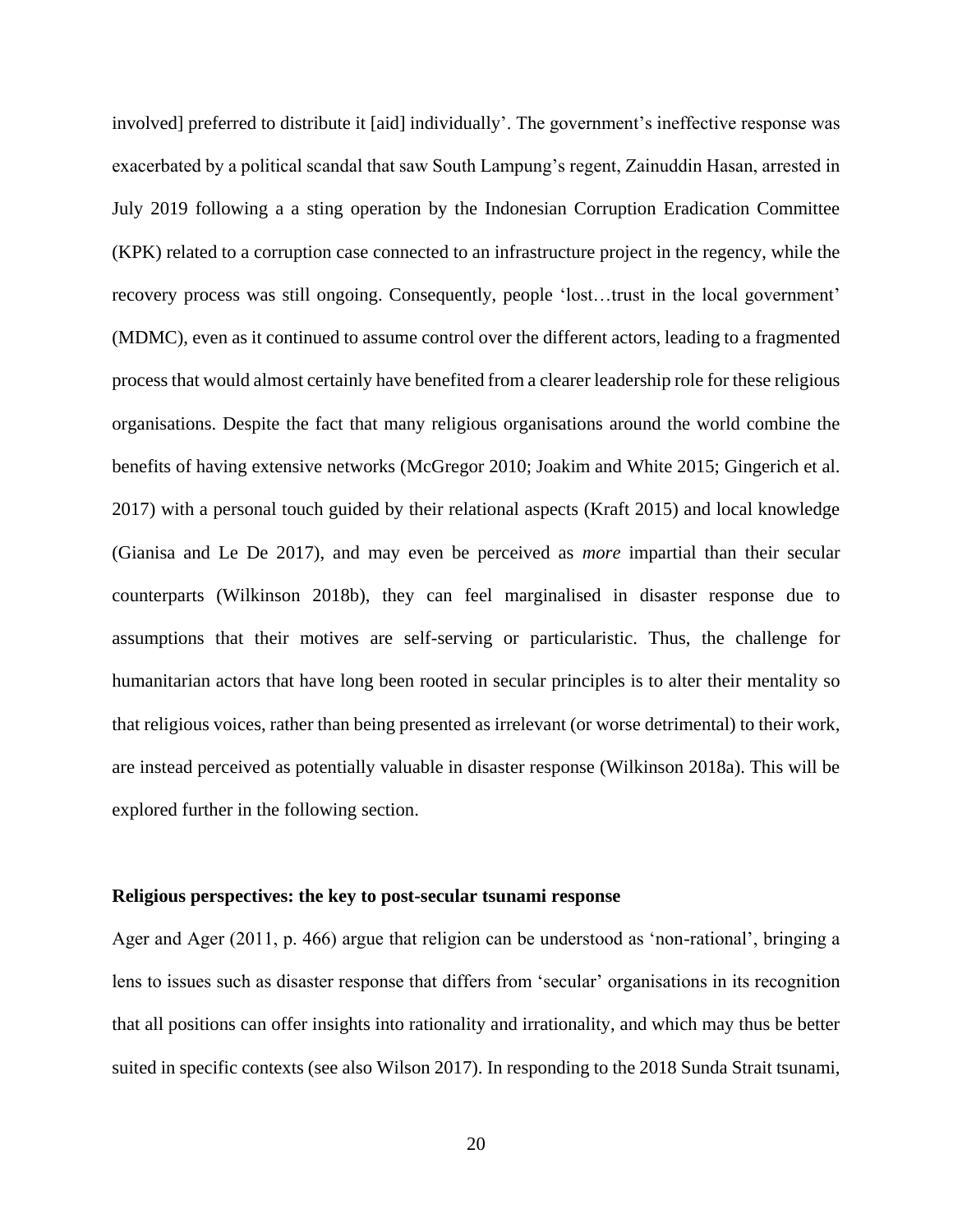the religious organisations embodied a post-secular approach, integrating 'secular' and 'religious' understandings of the disaster and ensuring that local communities received support that was appropriate to their needs. For instance, the interviewee from Muhammadiyah did not merely refer to the significance of *da'wah* as a form of preaching, as demonstrated in the previous section, but additionally accepted the importance of seemingly profane concerns such as money in people's lives:

We always have regular *da'wah* activities and…we often to suggest to our members living in tsunami-prone locations to move to a safer place. For example, we advised people to relocate their homes to a higher area. But it is so difficult because the current location is a tourist attraction and it can therefore generate income for them. (Muhammadiyah).

In this way, the organisation does not limit itself to explicitly religious activities and instead recognises locals' broader concerns. For Muhammadiyah, this is also exemplified in the concept of disaster *fiqih*, 5 'a technical mechanism that suggests how people should deal with and respond to a natural disaster event…based on some of the verses in the *Qur'an*, especially verses related to natural disasters'. Thus, even though the organisation emphasises the emotional qualities of a 'belief in God's destiny as Muslims', it also stresses practical action:

We have to do something to deal with this…we provide them [members who live near the sea] with certain skills to anticipate tsunamis by explaining to them, if there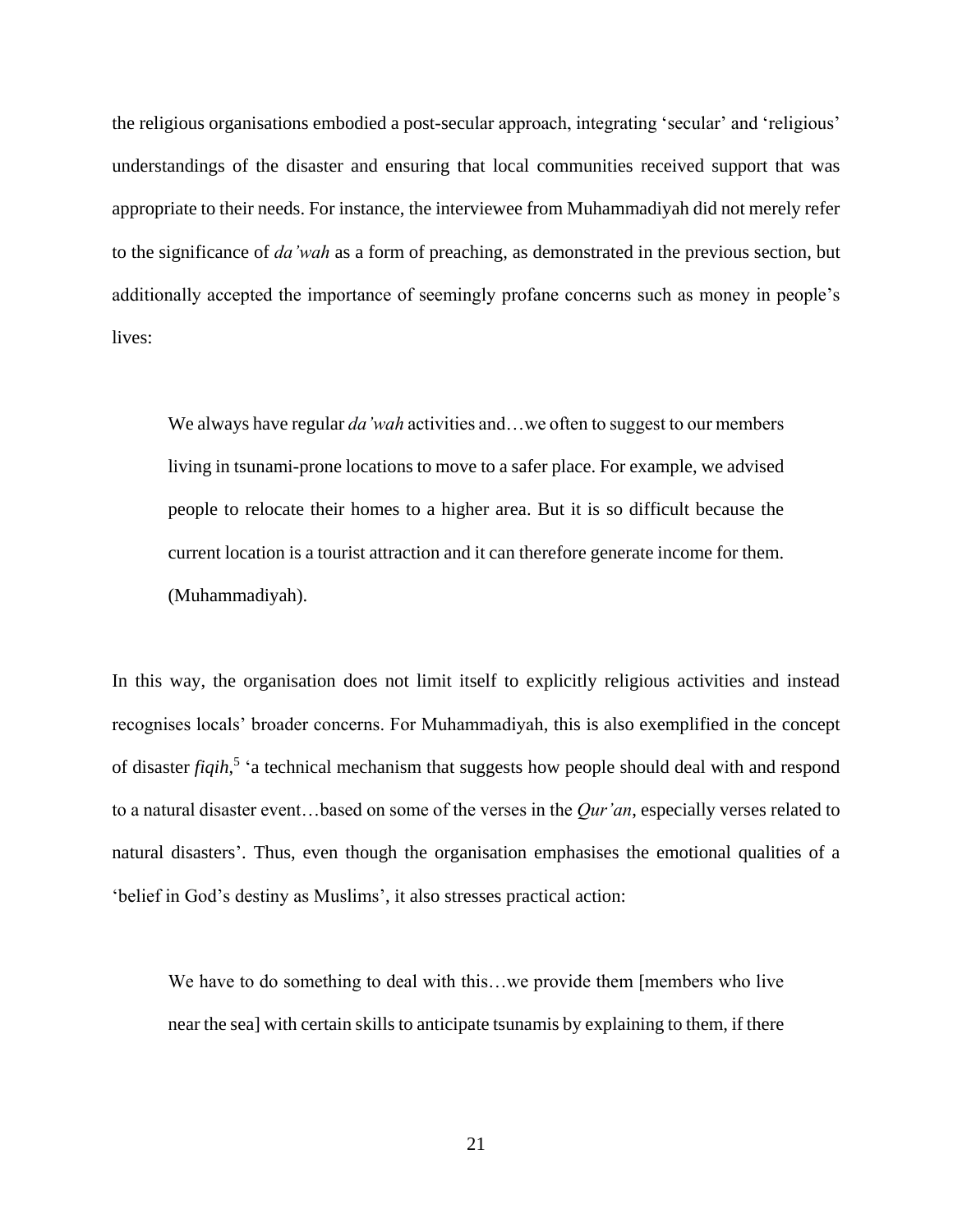is a low tide, we need to be ready, it means that a tsunami is coming. (Muhammadiyah).

MDMC, as Muhammadiyah's disaster response arm, unsurprisingly takes a similar approach, organising volunteers from local hospitals and universities as well as preparing susceptible communities for future disasters so that they can react in a pragmatic as well as spiritual manner:

Philosophically, we prepare to face a disaster; this does not mean that we want to get a natural disaster. We have to realise that Indonesia is a place that is geographically fragile with natural disasters. (MDMC).

Hence MDMC regarded *da'wah* as a means of enabling people to 'realise that the disaster was not the end of everything: we tried to increase their survival spirit by using a religious approach…but we also organised social activities and an education on dealing with tsunamis in the future'. These responses encapsulate Muhammadiyah's broader understanding of disasters as *musibah*: 'calamities' that according to a fatalistic attitude are unavoidable, but whose impacts can be alleviated through a mixture of religion and practical action (Baidhawy 2015; Joakim and White 2015). For the more traditionalist NU, too, *da'wah* and teaching the community about 'bad or good deeds' could not be separated from making a 'social contribution', such as by demonstrating 'how to improve our members' [economic] situation' and providing health care. Consequently, the religious groups' responses can be regarded as integrating rational support within their distinctive religiously informed 'non-rational' approaches.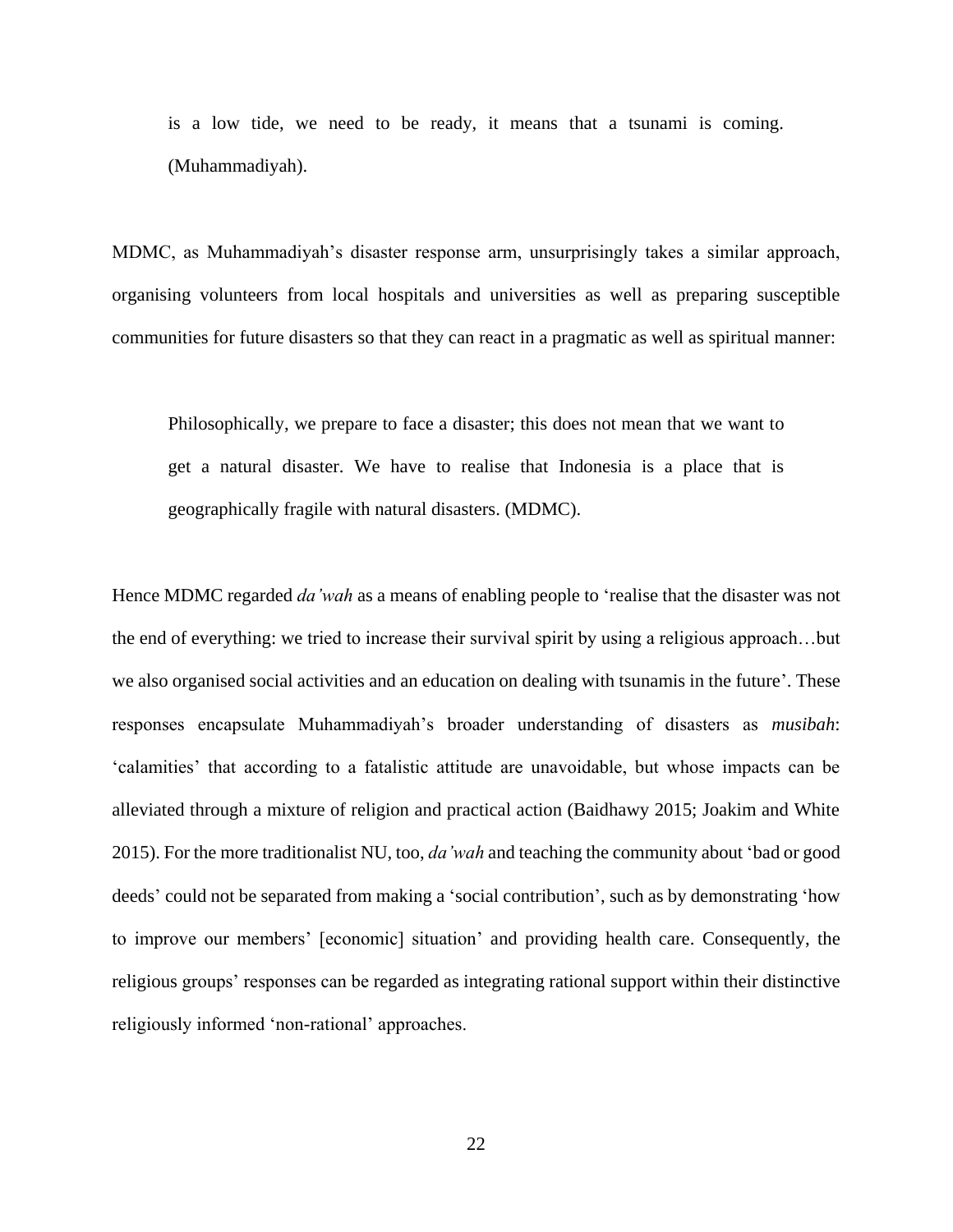Certainly, the religious organisations played a far broader role than a simple definition of *da'wah* as preaching or proselytisation might suggest. Although the notion that 'God's destiny' (Muhammadiyah) can be integrated as one aspect of disaster response would be refuted by a strict secularist approach – 'a polemical stance toward religious doctrines that maintain a public influence despite the fact that their claims cannot be scientifically justified' (Habermas 2008, p.  $27$  – it is more congruent with local perceptions<sup>6</sup> and thus offered greater potential to mobilise the affected communities. While religious interpretations of disasters are still often perceived as backward and superstitious by international actors, recent research is helping to challenge the secularisation thesis' traditional association with modernisation by highlighting the fact that many people even in high-income Western nations turn to religion to explain such events (Joakim and White 2015). Religious perspectives may aid psychological coping and recovery by providing an explanation for a disaster, stimulating people to help others and potentially even see the emergence of positive impacts (Adeney-Risakotta 2009; Joakim and White 2015; Taylor and Peace 2015; Feener and Daly 2016). They may also help communities to build awareness that a disaster may occur at any time, demonstrating how religious and scientific understandings can be complementary rather than contradictory (Joakim and White 2015; Gianisa and Le De 2017; Warganegara and Samson 2020).

As noted in the previous section, despite their contributions, the potential of the three religious organisations presented here was nevertheless constrained by the local government's assumption of overall responsibility for tsunami response. It is worth noting that such a dynamic is far from uncommon at the international level, too: religious language and experiences are often marginalised in international humanitarian actions, unless they are deemed coherent with the dominant secular agenda, a clearly tokenist form of engagement (Ager and Ager 2011, 2015;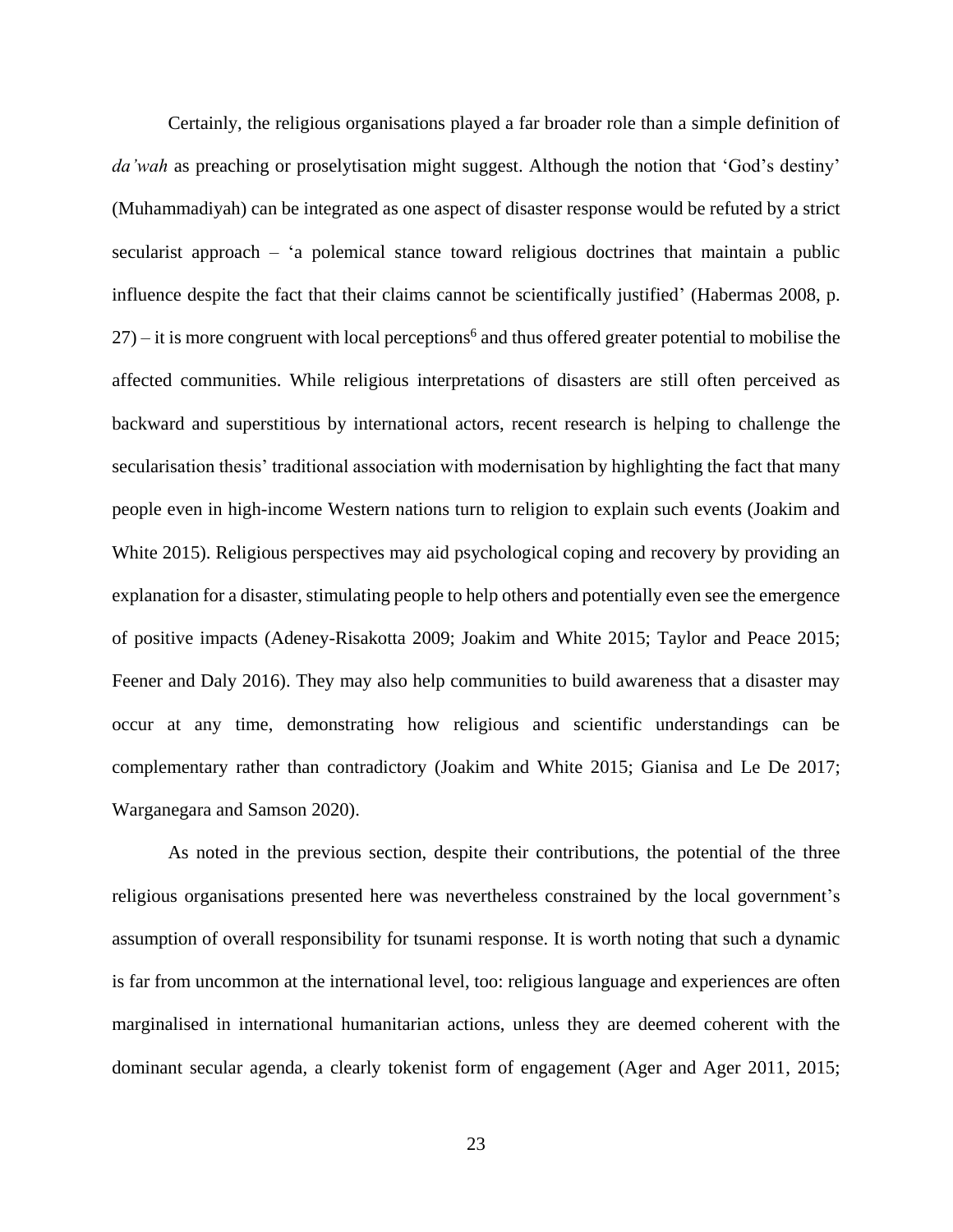Wilkinson 2018a; Tomalin 2020). Ironically, the three religious groups were overlooked as valued actors despite reacting to the disaster more quickly (see Warganegara and Samson 2020):

We did it [provided these services] before the local government, we moved quickly to respond to the tsunami event. First, we provided many tents for a week, then we built the non-permanent shelter….Our non-permanent shelter was equipped with toilets and a prayer room […] we gave them [the victims] vitamins and checked their health. We knew that there was still trauma so we needed to be active by visiting them. (NU).

Relatedly, the respondent from NU viewed the disaster response as a longer term process than was perceived to be true of the local government (see also Wilkinson 2018b on secular nongovernmental organisations):

We made sure the victims could live there for one year and they could stay safe from the rain and hot weather. You know, instead of just being equipped with a toilet and a prayer room and a bedroom we have also provided them with a small kitchen so that they can cook. We rent the land from the landowner for one year and now it is already more than one year, it is supposed to be continued by the local government, and we are a bit worried because the rent duration has already finished, and they [the victims] might be kicked out by the landowner. (NU).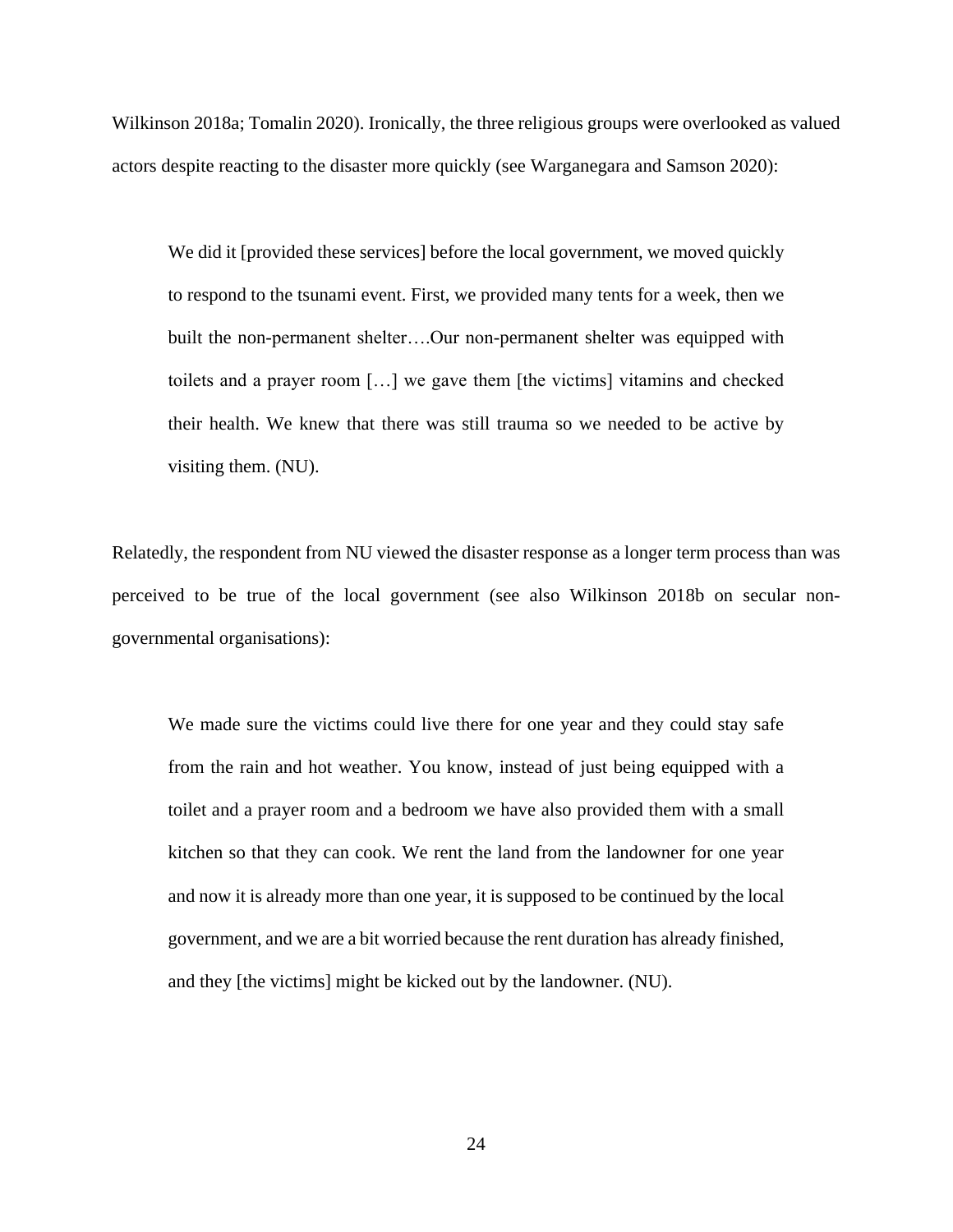This interviewee was consequently concerned about how the local government's general failure to act would implicate victims being sheltered in rented locations, whose future at the time of our fieldwork was still uncertain. As this section has demonstrated, the organisations played a holistic role and deemed any strict demarcation between 'religious' and 'secular' humanitarianism impossible: material needs were regarded as related to faith. By contrast, Wilkinson (2018a) found that the secular organisations involved in the disaster response to Typhoon Haiyan regarded 'universal' basic needs such as water, food and shelter as separate from faith or religion. Given this disjuncture in perspectives at the levels of both international humanitarianism and the state, we believe that a post-secular approach to disaster response should recognise the common criticism that secular groups prioritise the material aspects of humanitarian response out of a concern for efficiency and rationality (despite the fact that many distribute aid in a highly bureaucratic manner), while struggling or even refusing to appreciate the importance of 'soft' qualities such as approachability, social interaction and relationship building, to which religious groups are often well-suited (see also Wilkinson 2018b). Furthermore, in the specific case of our study, the fact that the three religious organisations were compelled to adapt and seek collaboration (and thus legitimation) reflects broader concerns that humanitarian discourse remains wedded to narrow secularist principles of universalism and modernity while limiting the potential contributions of religious institutions in unique social contexts (Ager and Ager 2016). This additionally illustrates the uneven power relationship between 'religious' and 'secular' groups as well as the latter's reluctance or even refusal to learn from the former. For complementary learning processes to occur, secular actors must acknowledge the potential of religious groups in disaster response. We will discuss this further in the conclusion.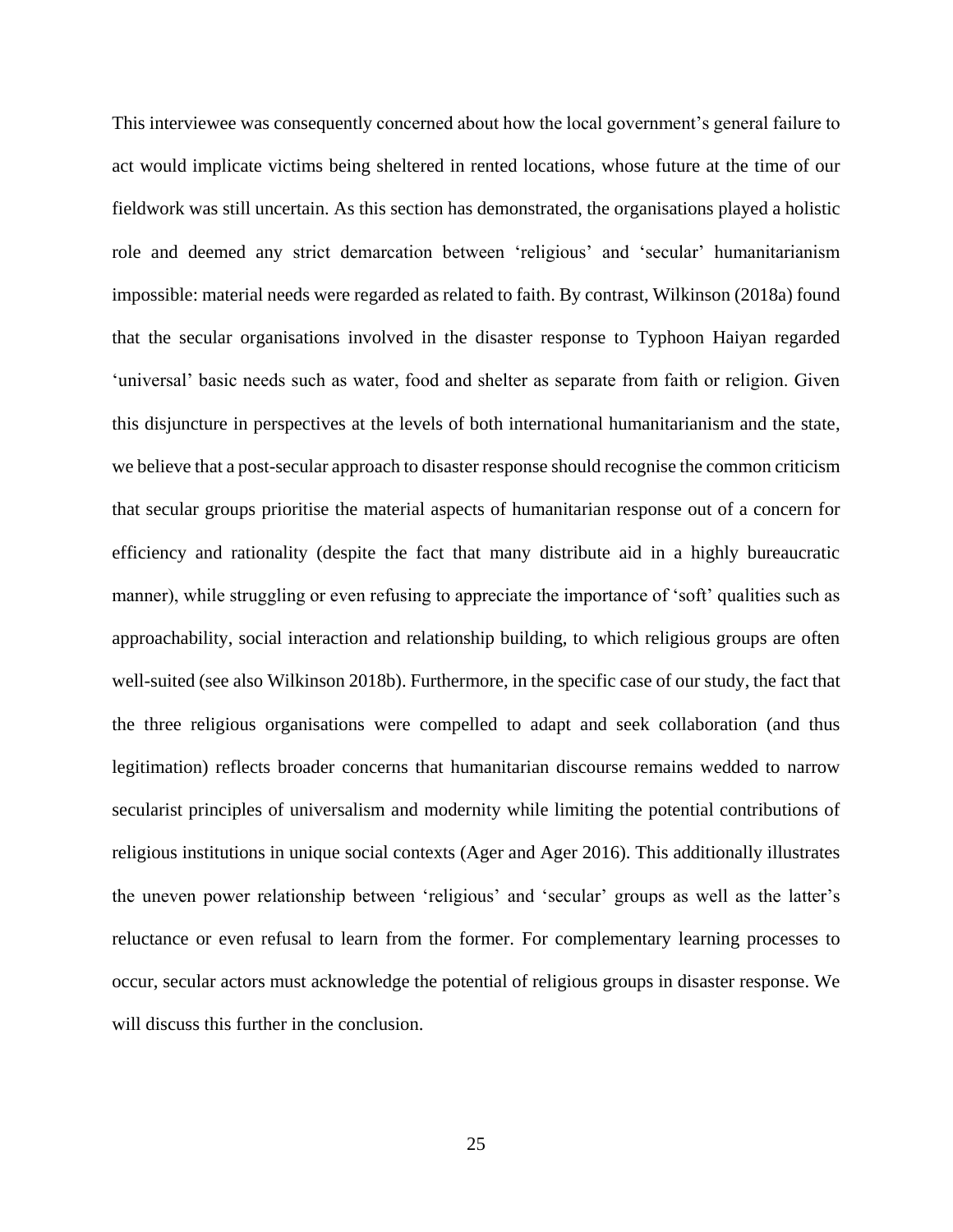#### **Conclusion: towards post-secular disaster response**

In this article, we have related the actions of three prominent Indonesian religious organisations in responding to the 2018 Sunda Strait tsunami to Habermas' (2008) notion of a post-secular society. We have considered both the ways in which the groups made valuable contributions to the disaster response and their relative marginalisation at the expense of local government actors. As a result, we have identified key areas where greater collaboration between religious and secular actors is necessary at the local scale.

In this conclusion, we would particularly like to stress the importance of complementary learning processes. In a context in which religious views remain publicly significant but are not necessarily treated with the same esteem as 'modern', 'scientific' secular counterparts, Habermas (2008) makes the case that if religious groups are to be (rightly) prohibited from discriminatory practices, the same should be true of secular society. By listening to rather than immediately rejecting the viewpoints of other citizens on the basis of religion, a more inclusive and harmonious civil society can be created (Habermas 2008). We believe that this principle applies to disaster response, which at both the international (Ager and Ager 2015, 2016; Tomalin 2020) and – as we have found – the domestic level remains dominated by secular discourses of neutrality, impartiality and material needs, while potentially limiting the role of local knowledge and understanding, longterm commitment to communities and the value of religious beliefs in resilience building. The result is that disaster response becomes a reified Western secular standard that is received with scepticism (or worse) by local communities (McGregor 2010). As Habermas (2008, p. 29) warns,

[w]ere secular citizens to encounter their fellow citizens with the reservation that the latter, because of their religious mindset, are not to be taken seriously as modern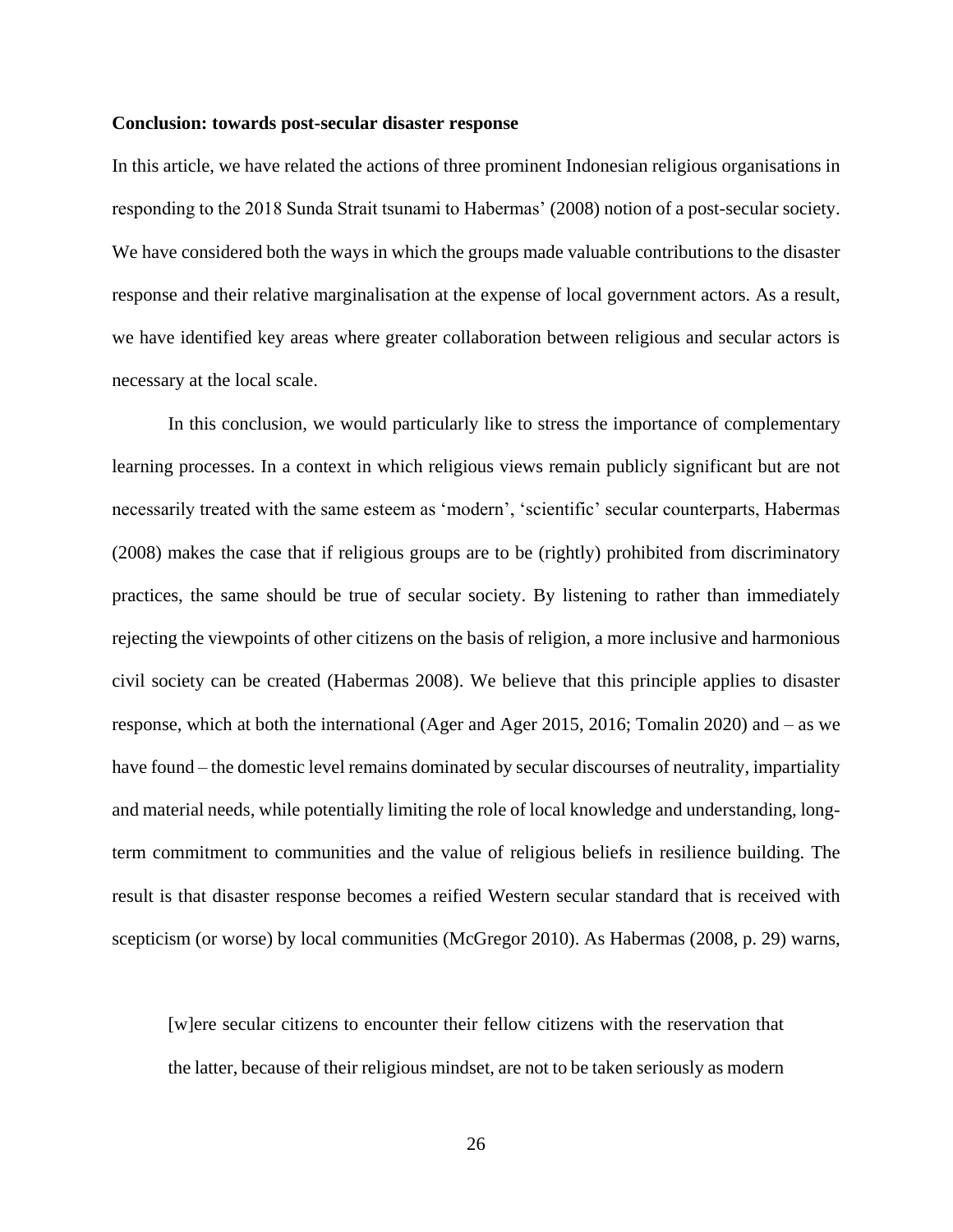contemporaries, they would revert to the level of a mere *modus vivendi*—and would thus relinquish the very basis of mutual recognition which is constitutive for shared citizenship.

The outcomes of disaster response are undoubtedly important, but one must also consider the processes and methods of action, within which religious actors may play an important role (see Wilkinson 2018b). Although secular groups may seek to present themselves as neutral, in reality all are subject to biases and this may take the form of a suspicion towards religious counterparts, constraining the effectiveness of local partnerships (Ager and Ager 2011, 2016; Wilkinson 2018b). Habermas' notion of complementary learning processes is helpful in this regard, as it addresses the importance of viewing religious understandings as relevant and as making contributions that are impossible of secular perspectives alone. For instance, our respondents highlighted how religious and secular understandings of disasters could be combined and thus made congruent with local perspectives. Furthermore, being informed by values of universal humanity, religious groups are often active in supporting broad populations that secular counterparts may find hard to reach. In short, as Ager and Ager (2011, 49) claim with respect to international organisations, we require 'a more sustained acknowledgement of the importance of local religious practice and belief in shaping humanitarian strategy' as well as consideration of 'the epistemological fragility of functional secularism as a foundation for concerted, sustainable and just action'.

To be clear, in contrast to commentators such as Hara (2016) and Norichika (2016), we are not arguing that disaster response is at present 'post-secular', or that it is even close. The dominance of secular voices and expectations to which religious groups have had to adapt demonstrates this (Ager and Ager 2015; Tomalin 2020), evidenced in our study by the limited role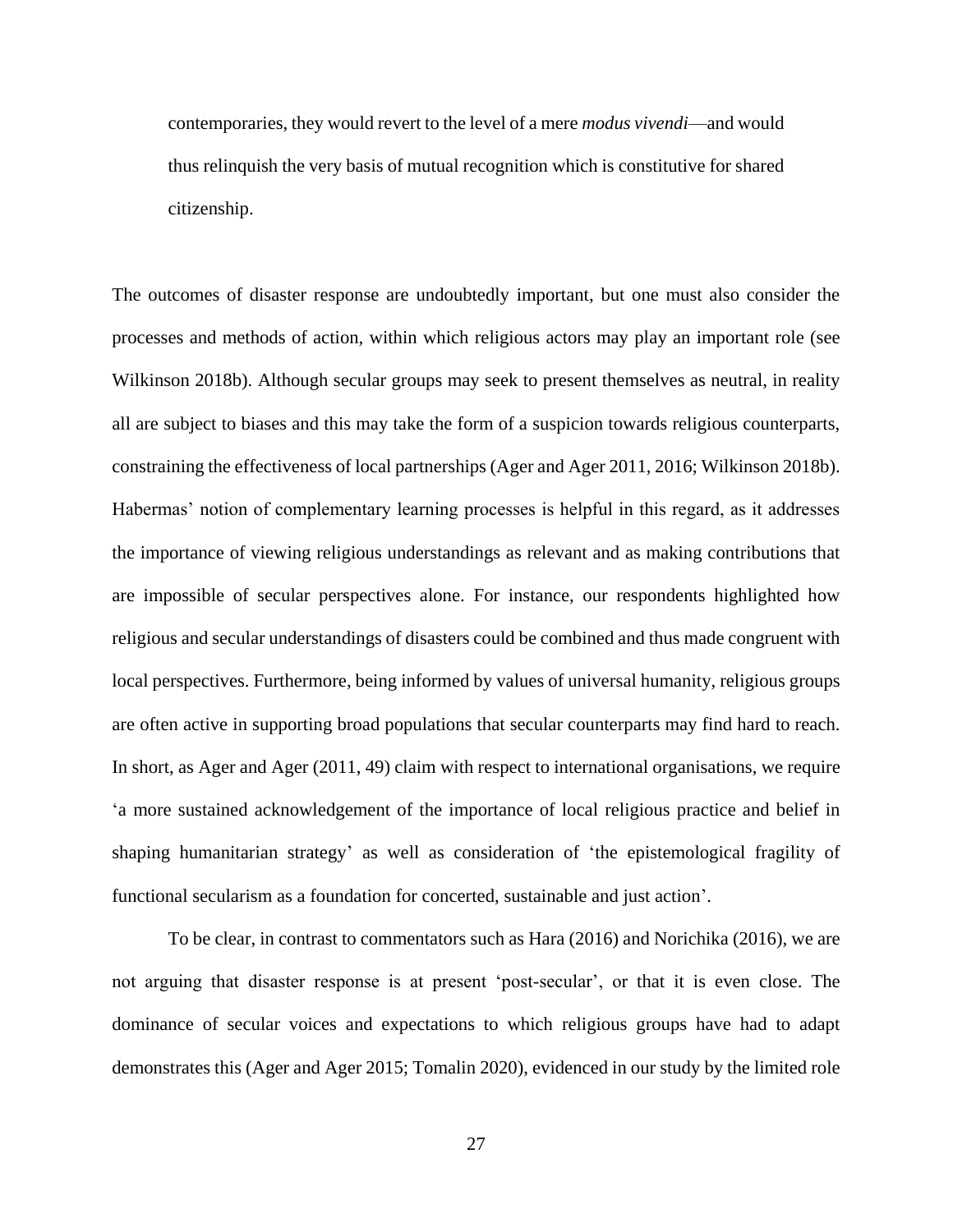afforded the three organisations by the local government, despite the fact that they were first on the scene and played a broad role in supporting victims. Considering the public prominence of these religious organisations in Indonesian society, it stands to reason that other faith actors are even more marginalised. Instead, our adoption of a post-secular frame has allowed us to critique the extent to which the response to the 2018 Sunda Strait tsunami was characterised by collaboration between religious and secular organisations and to consequently identify the need for greater inclusivity of religious voices among the domestic as well as international actors involved in humanitarianism (see also Warganegara and Samson 2020). We hope that our article will contribute to future debates regarding the potential of post-secularity to inform a more inclusive blueprint for disaster response. This should be characterised by the earnest consideration of religious views and a broader recognition that religious organisations are not limited to purportedly religious issues (Warganegara and Samson 2020). The sheer size of many religious groups' networks as well as the broad perception that they are highly trusted, community-oriented agents renders them capable of attracting and distributing donations and mobilising a wide range of human resources. Moreover, the fact that values of charitability and assistance are entrenched in religion (McGregor 2010; Rosenow-Williams and Sezgin 2014) should ensure that they remain important in the long term, rather than necessarily being obligated by international groups and thus potentially subject to change or decline. It is also necessary that humanitarian workers, regardless of affiliation, develop a religious literacy that can ensure their sensitivity to local needs, just as religious actors adapt to secular expectations (Ager 2014; Gingerich et al. 2017; Wilkinson 2018a). However, until secular and religious groups interact on an equal footing, disaster response cannot be regarded as more than a perpetuation of a hegemonic secular worldview.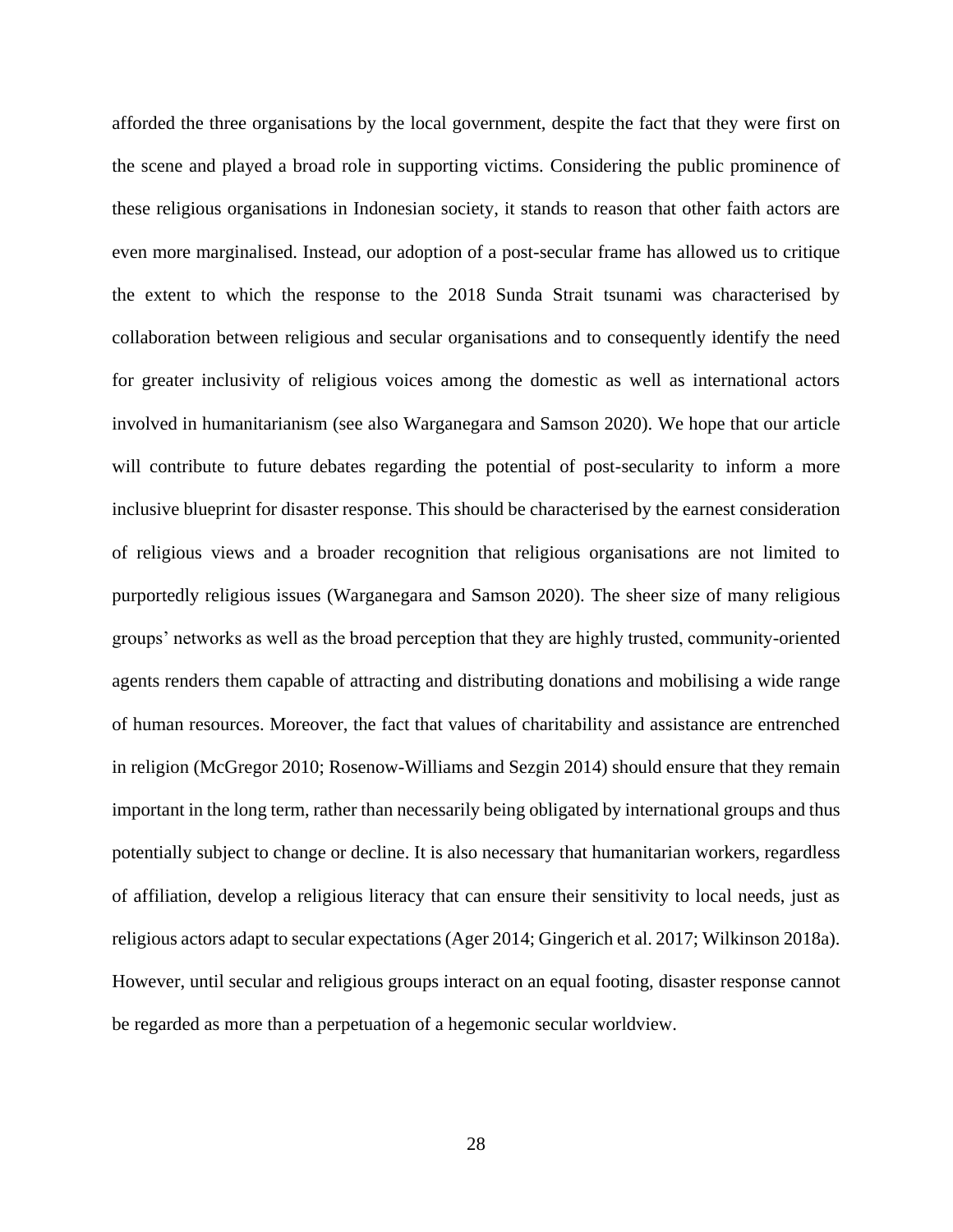## **References**

Adeney-Risakotta, B. (2009) 'Is there a meaning in natural disasters? Constructions of culture, religion and science'. *Exchange*. 38(3). pp. 226-243. doi:10.1163/157254309X449719.

Adiyoso, W. and H. Kanegae (2013) 'The preliminary study of the role of Islamic teaching in the disaster risk reduction (a qualitative case study of Banda Aceh, Indonesia)'. *Procedia Environmental Studies*. 17. pp. 918-927. doi:10.1016/j.proenv.2013.02.110.

Ager, A. (2014) 'Faith and the secular: tensions in realising humanitarian principles'. *Forced Migration Review.* 48. pp. 16-18. https://www.fmreview.org/sites/fmr/files/FMRdownloads/en/faith/ager.pdf

Ager, A. and J. Ager (2011) 'Faith and the discourse of secular humanitarianism'. *Journal of Refugee Studies* 24(3). pp. 456-472. doi:10.1093/jrs/fer030.

Ager, A. and J. Ager (2015) *Faith, Secularism, and Humanitarian Engagement: Finding the Place of Religion in the Support of Displaced Communities.* Palgrave Macmillan, New York.

Ager, A. and J. Ager (2016) 'Sustainable development and religion: accommodating diversity in a post-secular age'. *The Review of Faith & International Affairs.* 14(3). pp. 101-105. doi:10.1080/15570274.2016.1215813.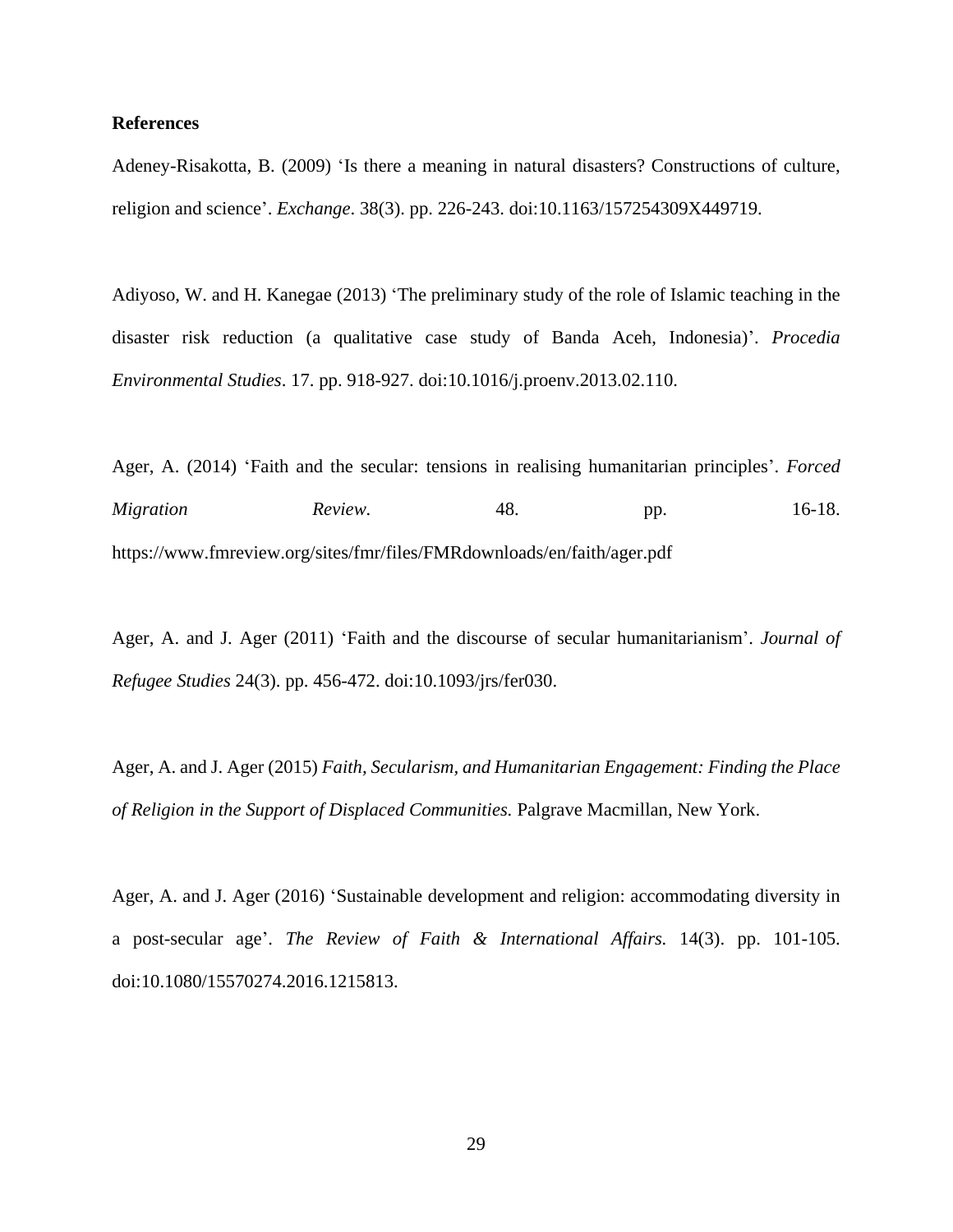Alvian, R.A. (2020) 'Reconfiguring Jokowi's partnership with NU and Muhammadiyah'. *East Asia Forum*, 19 November. [Viewed 3 April 2021]. Available from: https://www.eastasiaforum.org/2020/11/19/reconfiguring-jokowis-partnership-with-nu-andmuhammadiyah/

Antara (2018) 'BNPB merilis korban Tsunami Selat Sunda sementara 429 Jiwa'. *Tempo.co*, 25 December. [Viewed 19 December 2020]. Available from: https://nasional.tempo.co/read/1158699/bnpb-merilis-korban-tsunami-selat-sunda-sementara-429-jiwa/full&view=ok

Aspinall, E. (2019) 'Indonesia's election and the return of ideological competition'. *New Mandala*, 22 April. [Viewed 19 December 2020]. Available from: https://www.newmandala.org/indonesiaselection-and-the-return-of-ideological-competition/

Azra, A. (2004) 'Political Islam in post-Soeharto Indonesia'. In V. Hooker and A. Saikal (eds) *Islamic Perspectives on the New Millennium*. Institute of Southeast Asian Studies, Singapore. pp. 133-149.

Badan Pusat Statistik (2010) *Penduduk Menurut Wilayah dan Agama yang Dianut*. Provinsi Lampung. [Viewed 19 December 2020]. Available from: https://sp2010.bps.go.id/index.php/site/tabel?tid=321&wid=1800000000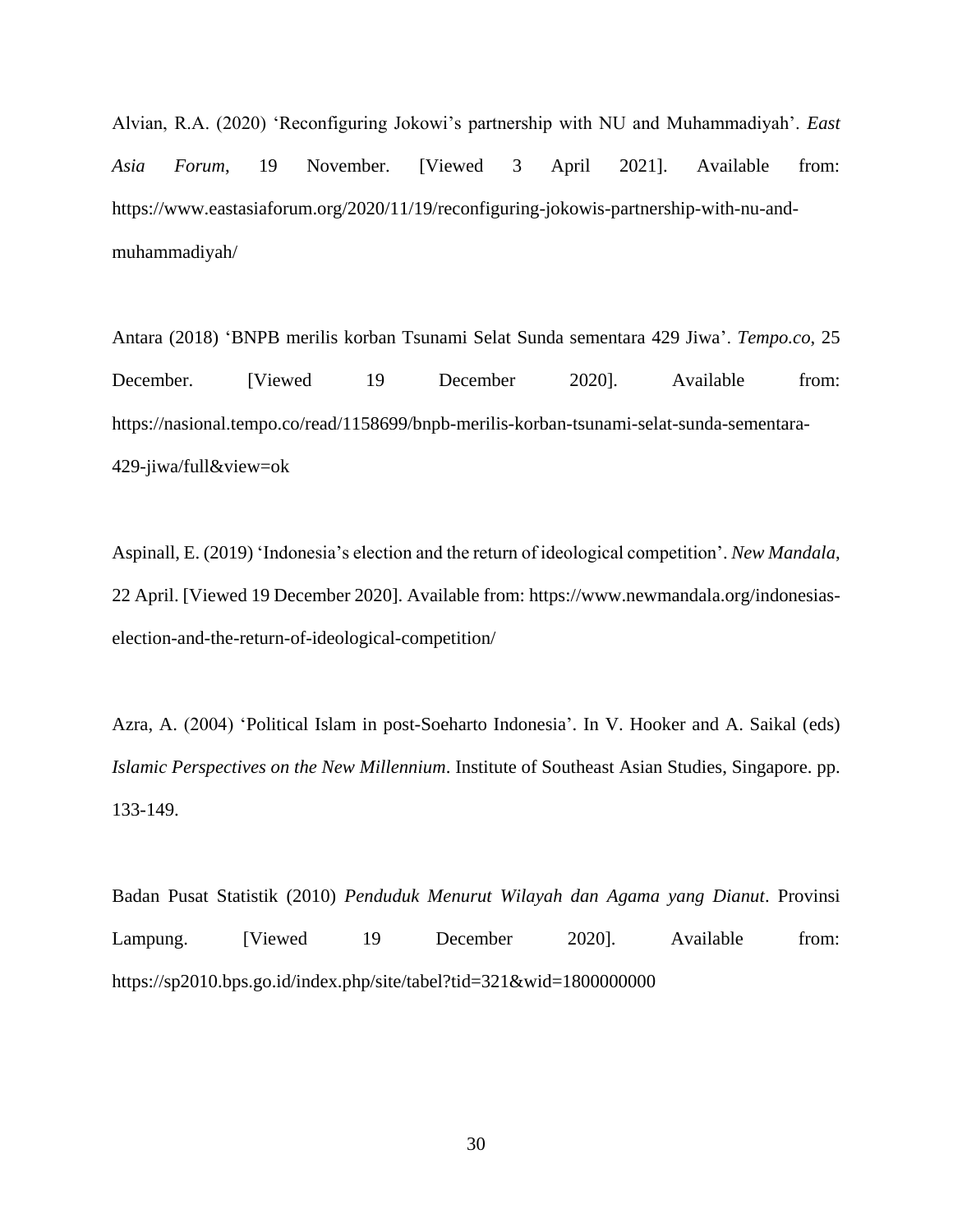Baidhawy, Z. (2015) 'The role of faith-based organization in coping with disaster management and mitigation: Muhammadiyah's experience'. *Journal of Indonesian Islam.* 9(2). pp. 167-194. doi:10.15642/JIIS.2015.9.2.167-194.

Barton, G. (2010) 'Indonesia: legitimacy, secular democracy and Islam'. *Politics and Policy.* 38(3). pp. 471-496. doi:10.1111/j.1747-1346.2010.00244.x.

Beckford, J.A. (2012) 'SSSR presidential address public religions and the postsecular: critical reflections'. *Journal for the Scientific Study of Religion.* 51(1). pp. 1-19. doi:10.1111/j.1468- 5906.2011.01625.x.

Bentzen, J.S. (2019) 'Acts of God? Religiosity and natural disasters across subnational world districts'. *The Economic Journal.* 129(622). pp. 2295-2321. doi:10.1093/ej/uez008.

Berger, P.L. (1967) *The Sacred Canopy: Elements of a Sociological Theory of Religion*: Doubleday & Company, Inc., Garden City.

Berger, P.L. (1999) 'The desecularization of the world: a global overview'. In P.L. Berger (ed) *The Desecularization of the World: Resurgent Religion and World Politics*. Ethics and Public Policy Center, Washington, D.C. pp. 1-18.

Bettiza, G. and F. Dionigi. (2014) *Beyond Constructivism's Liberal Bias: Islamic Norm Entrepreneurs in a Post-Secular World Society.* European University Institute (EUI) Working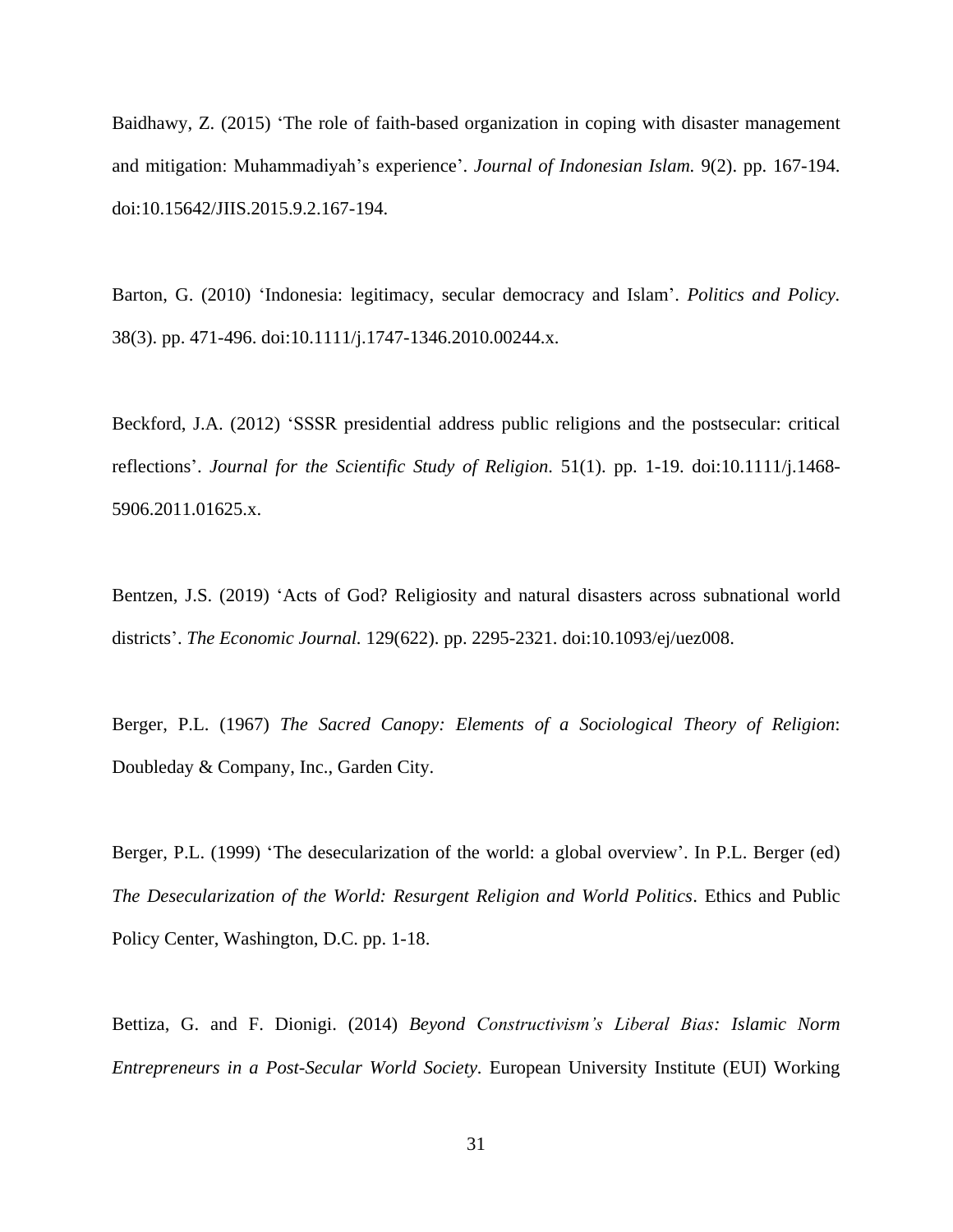Papers, Max Weber Programme (MWP) 2014/10. Available from: https://cadmus.eui.eu/handle/1814/31692

Bruce, S. (2002) *God is Dead: Secularization in the West*. Blackwell Publishers Ltd., Oxford.

Bruce, S. (2013) 'Post-secularity and religion in Britain: an empirical assessment'. *Journal of Contemporary Religion.* 28(3). pp. 369-384. doi:10.1080/13537903.2013.831642.

Buehler, M. (2014) 'Elite competition and changing state-society relations: *shari'a* policymaking in Indonesia'. In M. Ford and T. Pepinsky (eds) *Beyond Oligarchy: Wealth, Power, and Contemporary Indonesian Politics*. Cornell Southeast Asia Program Publications, Ithaca. pp. 157- 175.

Burhani, A.N. (2020) 'Nahdlatul Ulama versus Jokowi: The NU normal?' *Institute of Southeast Asian Studies (ISEAS)*, 19 October. [Viewed 4 April 2021]. Available from: https://www.iseas.edu.sg/media/commentaries/nahdlatul-ulama-versus-jokowi-the-nu-normal/

Bush, R., P. Fountain and R.M. Feener (2015) 'Religious actors in disaster relief: an introduction'. *International Journal of Mass Emergencies and Disasters.* 33(1). pp. 1-16.

Cabinet Secretariat of the Republic of Indonesia (2019) 'Disaster education important, President Jokowi says'. 2 February. [Viewed 19 December 2020]. Available from: https://setkab.go.id/en/disaster-education-important-president-jokowi-says/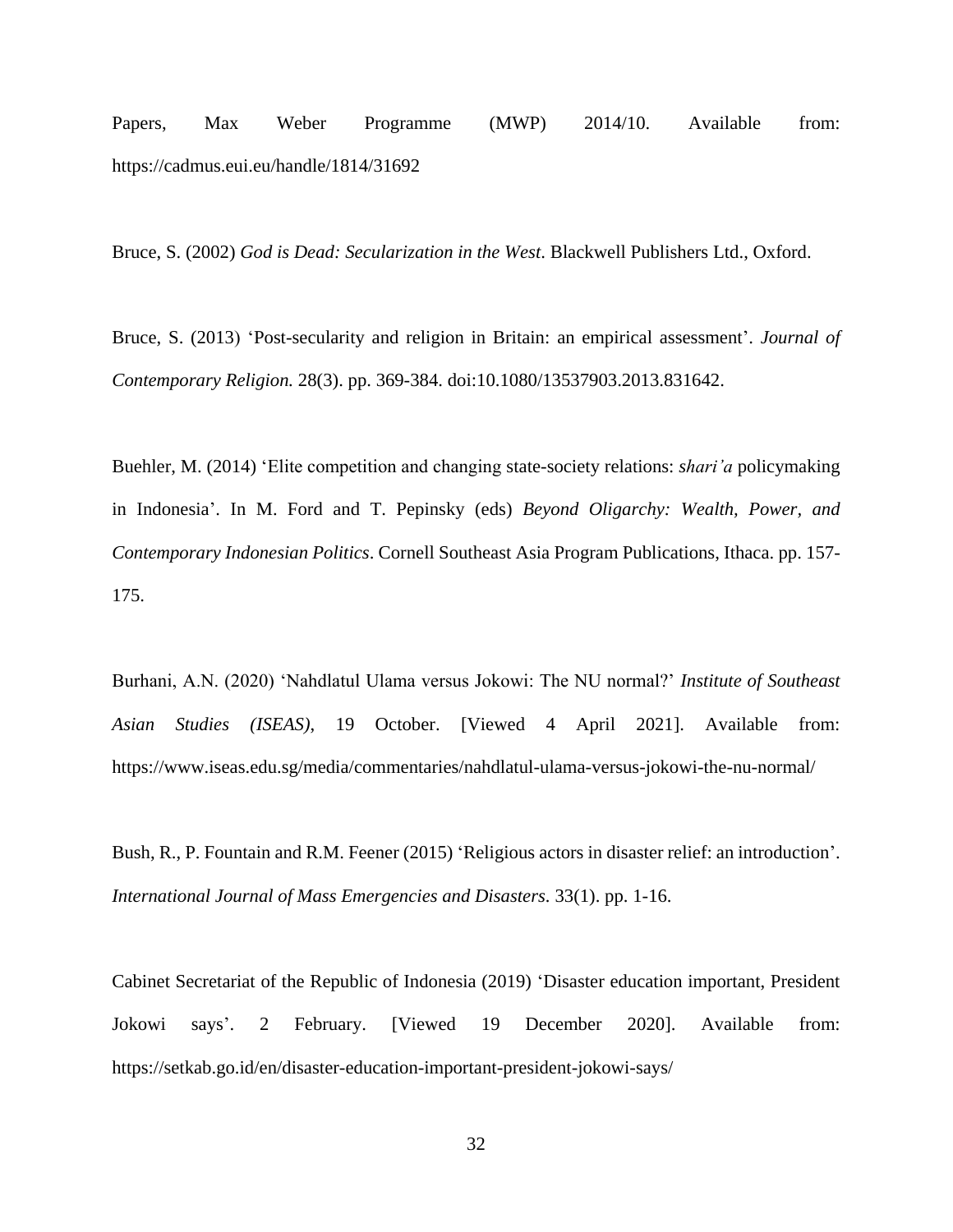Casanova, J. (1994) *Public Religions in the Modern World*. The University of Chicago Press, Chicago.

Clarke, G. (2010) 'Trans-faith humanitarian partnerships: the case of Muslim Aid and the United Methodist Committee on Relief'. *The European Journal of Development Research.* 22(4). pp. 510- 528. doi:10.1057/ejdr.2010.22.

Cloke, P. and J. Beaumont (2012) 'Geographies of postsecular rapprochement in the city'. *Progress in Human Geography.* 37(1). pp. 27-51.

Collins, E.F. (2004) Islam and the habits of democracy: Islamic organizations in post-New Order South Sumatra. *Indonesia*. 78. Pp. 93-120.

Davie, G. (2002) *Europe: The Exceptional Case: Parameters of Faith in the Modern World*. Darton, Longman & Todd, London.

De Cordier, B. (2009) 'Faith-based aid, globalisation and the humanitarian frontline: an analysis of Western-based Muslim aid organisations'. *Disasters*. 33(4). pp. 608-628. doi:10.1111/j.0361- 3666.2008.01090.x.

Dillon, M. (2010) 'Can post-secular society tolerate religious differences?' *Sociology of Religion*. 71(2). pp. 139-156. doi:10.1093/socrel/srq024.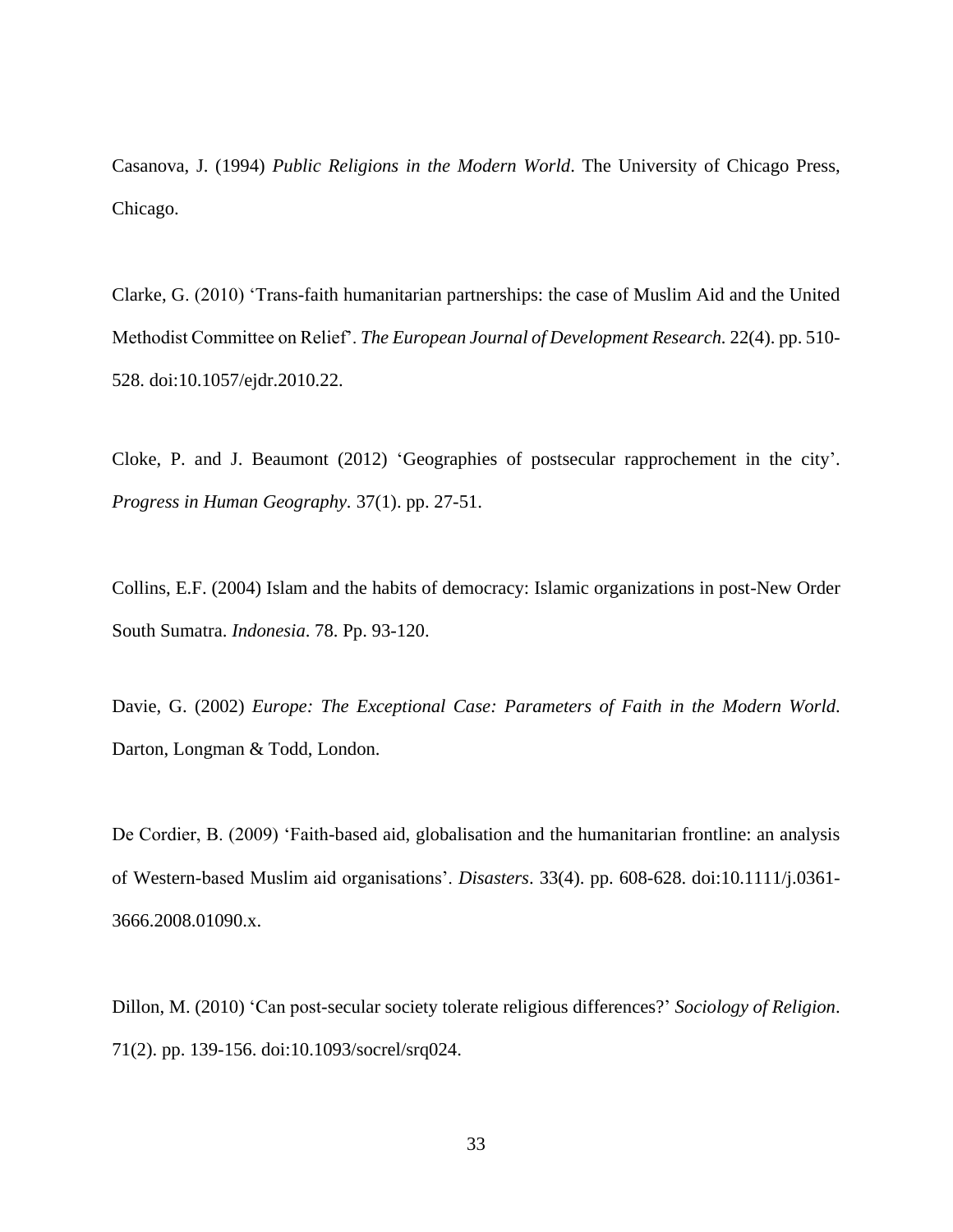Ensor, M.O. (2003) 'Disaster evangelism: religion as a catalyst for change in post-Mitch Honduras'. *International Journal of Mass Emergencies and Disasters.* 21(2). pp. 31-49.

Eriksen, C. (2019). 'Coping, caring and believing: the embodied work of disaster recovery workers'. *Emotion, Space and Society.* 32. doi:10.1016/j.emospa.2019.100592.

Fealy, G. (2020) Jokowi in the Covid-19 era: repressive pluralism, dynasticism and the overbearing state. *Bulletin of Indonesian Economic Studies*. 56(4). pp. 301-323. doi:10.1080/00074918.2020.1846482.

Feener, R.M. and P. Daly (2016) Religion and reconstruction in the wake of disaster. *Asian Ethnology*. 75(1). pp. 191-202. https://www.jstor.org/stable/43855331.

Fountain, P. (2016) 'Mennonite disaster relief and the interfaith encounter in Aceh, Indonesia'. *Asian Ethnology*. 75(1). pp. 163-190. https://www.jstor.org/stable/43855330.

Fountain, P. and L. McLaughlin (2016) Salvage and salvation. *Asian Ethnology*. 75(1). pp. 1-28. https://www.jstor.org/stable/43855324.

Gero, A., S. Fletcher, M. Rumsey, J. Thiessen, N. Kuruppu, J. Buchan, J. Daly and J. Willetts (2013) *Disaster Response and Climate Change in the Pacific*. National Climate Change Adaptation Research Facility (NCCARF), Gold Coast. Available from: https://opus.lib.uts.edu.au/bitstream/10453/30882/1/2012002394OK.pdf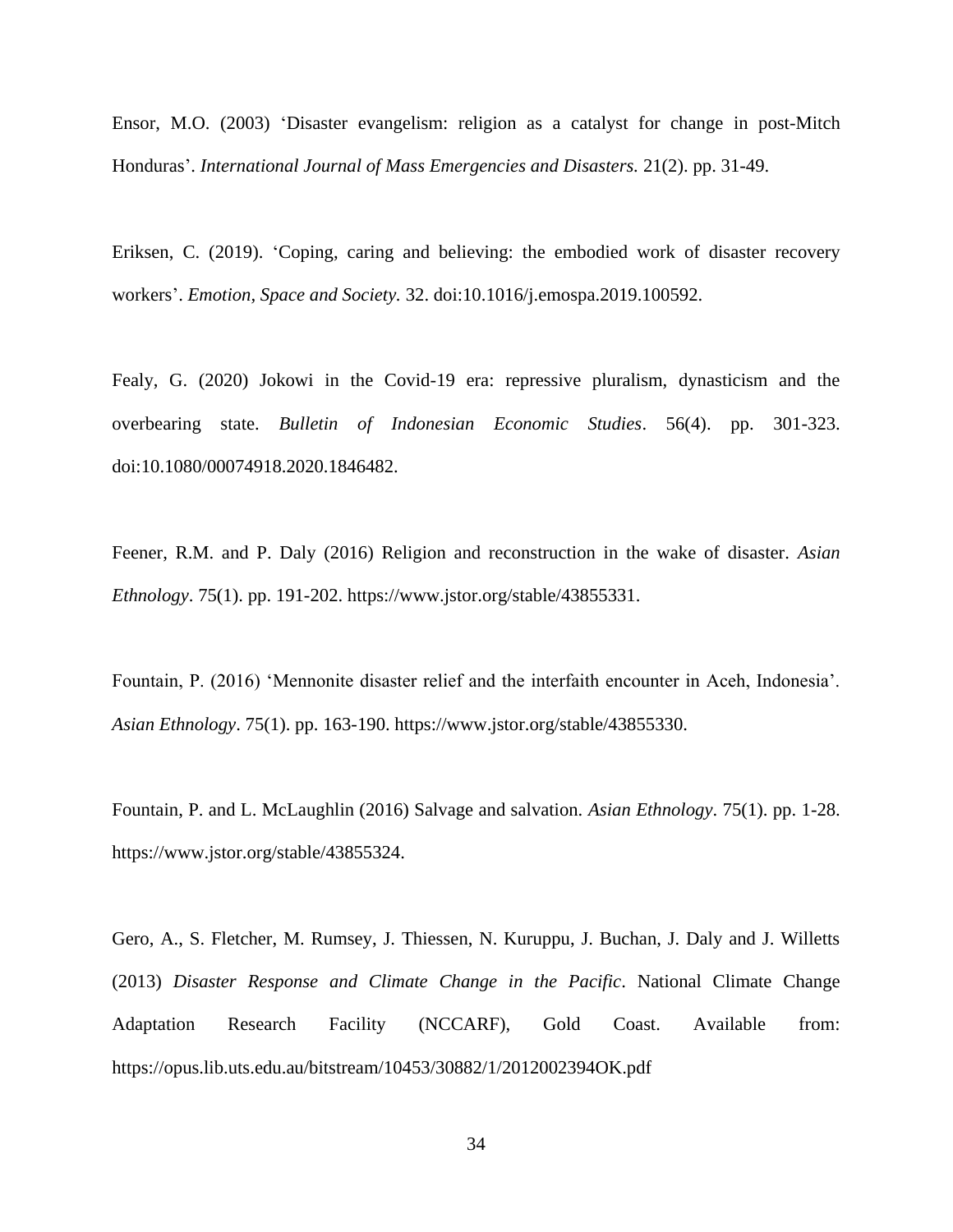Gianisa, A. and L. Le De (2017). 'The role of religious beliefs and practices in disaster: the case study of 2009 earthquake in Padang City, Indonesia'. *Disaster Prevention and Management.* 27(1). pp. 74-86. doi: 10.1108/DPM-10-2017-0238.

Gill, A. (2001) 'Religion and comparative politics'. *Annual Review of Political Science*. 4. pp. 117-138. doi:10.1146/annurev.polisci.4.1.117.

Gingerich, T.R., D.L. Moore, R. Brodrick and C. Beriont (2017) *Local Humanitarian Leadership and Religious Literacy: Engaging with Religion, Faith, and Faith Actors*. Oxfam, Oxford. Available from: from: https://s3.amazonaws.com/oxfamus/www/static/media/files/Oxfam\_Harvard\_Local\_humanitarian\_leadership\_and\_religious\_litera cy.pdf

Gregersen, N.H. (2017) 'Positive loss and tragic memory: on the preservation of community'. *Dialog.* 56(4). pp. 361-372. doi:10.1111/dial.12356.

Ha, K.-M. (2015) 'The role of religious beliefs and institutions in disaster management: a case study'. *Religions.* 6. pp. 1314-1329. doi:10.3390/rel6041314.

Habermas, J. (2006) 'Religion in the public sphere'. *European Journal of Philosophy.* 14(1). pp. 1-25. doi:10.1111/j.1468-0378.2006.00241.x.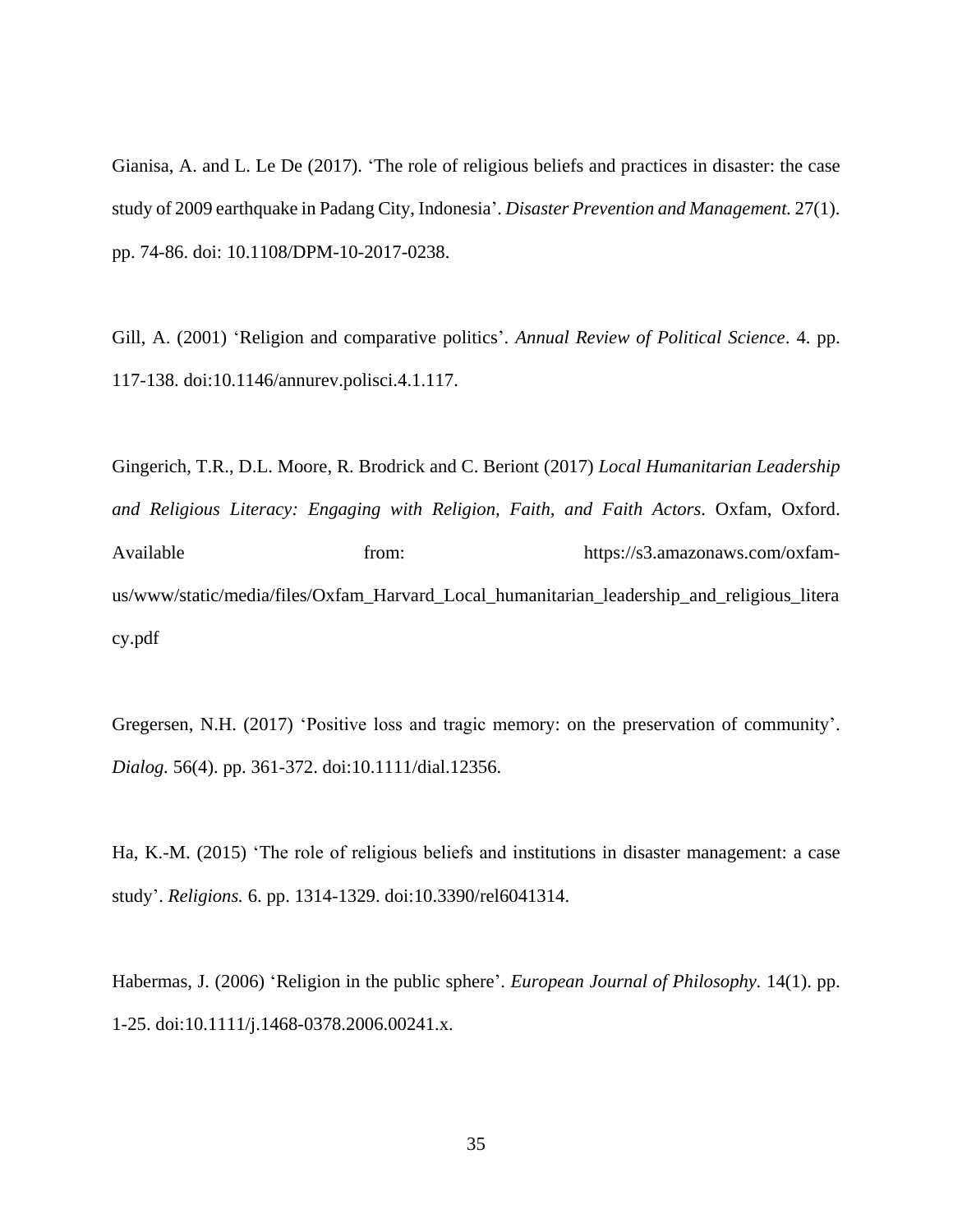Habermas, J. (2008) 'Notes on post-secular society'. *New Perspectives Quarterly.* 25(4). pp. 17- 29. doi:10.1111/j.1540-5842.2008.01017.x

Hara, T. (2016) 'The ghosts of tsunami dead and *Kokoro no kea* in Japan's religious landscape'. *Journal of Religion in Japan.* 5. pp. 176-198. doi:10.1163/22118349-00502002.

Haynes, J. (2013) 'What do faith-based organisations seek at the United Nations?' [Viewed 19 December 2020]. Available from: https://www.e-ir.info/2013/11/15/what-do-faith-basedorganisations-seek-at-the-united-nations/

Hervieu-Léger, D. (2000) *Religion as a Chain of Memory*. Translated by S. Lee. Polity Press, Cambridge.

Iradat, D. (2019) 'Jokowi calls for stronger disaster mitigation cooperation'. *Medcom.id*, 23 July. [Viewed 19 December 2020]. Available from: https://www.medcom.id/english/national/Wb7LLyMk-jokowi-calls-for-stronger-disastermitigation-cooperation

Jellets, J. (2008) 'Enduring Katrina: a firsthand look at The Salvation Army's disaster relief efforts'. *Weatherwise*. 61(5). pp. 14-19. https://doi.org/10.3200/WEWI.61.5.14-19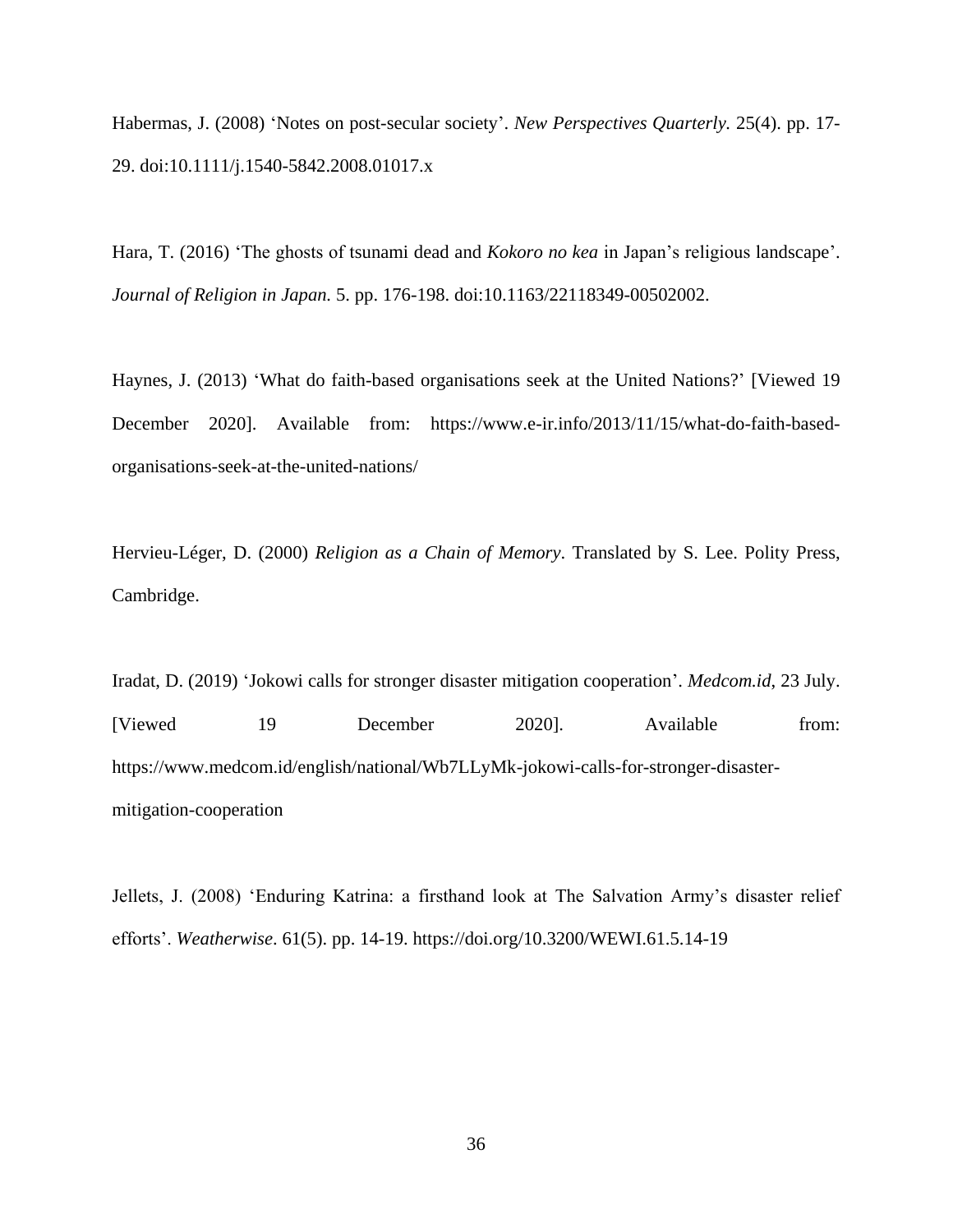Joakim, E.P. and R.S. White (2015) 'Exploring the impact of religious beliefs, leadership, and networks on response and recovery of disaster-affected populations: a case study from Indonesia'. *Journal of Contemporary Religion.* 30(2). pp. 193-212. doi:10.1080/13537903.2015.1025538.

Junker-Kenny, M. (2011) *Habermas and Theology*. T&T Clark International, London.

Kong, L. (2010) 'Global shifts, theoretical shifts: changing geographies of religion'. *Progress in Human Geography.* 34(6). pp. 755-776. doi:10.1177/0309132510362602.

Kraft, K. (2015) 'Faith and impartiality in humanitarian response: lessons from Lebanese evangelical churches providing food aid'. *International Review of the Red Cross.* 97(897/898). pp. 395-421. doi:10.1017/S1816383115000570.

Kuwado, F.J. (2019) 'Jokowi minta pemuka agama dilibatkan untuk edukasi bencana'. *Kompas*, 2 February. [Viewed 19 December 2020]. Available from: https://nasional.kompas.com/read/2019/02/02/18020031/jokowi-minta-pemuka-agamadilibatkan-untuk-edukasi-bencana/

Latter, J.H. (1981) 'Tsunamis of volcanic origin: summary of causes, with particular reference to Krakatoa, 1883'. *Bulletin Volcanologique*. 44(3). pp. 467-490. https://doi.org/10.1007/BF02600578

37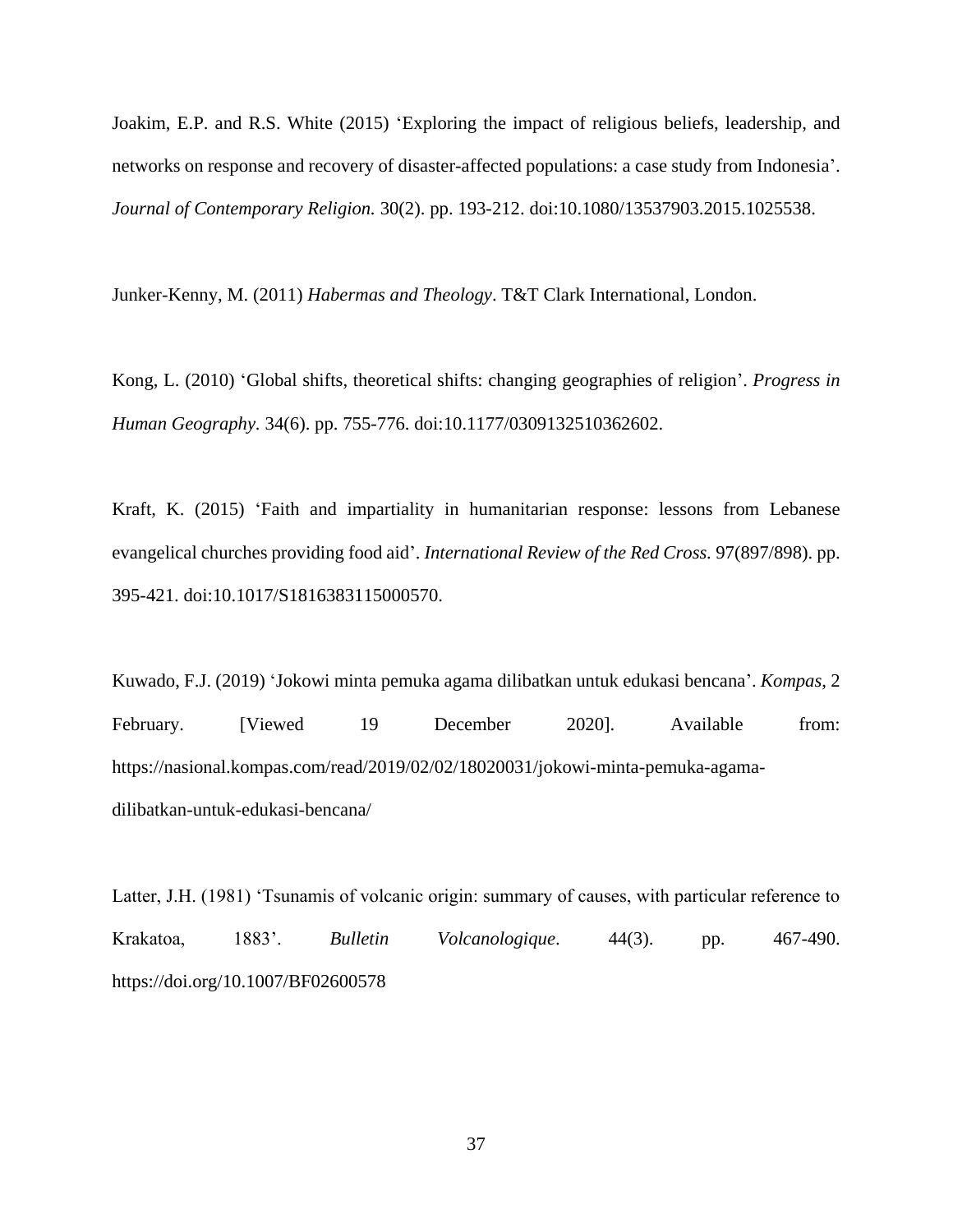Liddle, R.W. and S. Mujani (2007) 'Leadership, party, and religion: explaining voting behavior in Indonesia'. *Comparative Political Science.* 40(7). pp. 832-857. doi:10.1177/0010414006292113.

Martin, D. (1969) *The Religious and the Secular: Studies in Secularization*. Schocken Books, New York.

Martin, D. (1991) 'The secularization issue: prospect and retrospect'. *The British Journal of Sociology.* 42(3). pp. 465-474. doi:10.2307/591190.

McGregor, A. (2010) 'Geographies of religion and development: rebuilding sacred spaces in Aceh, Indonesia, after the tsunami'. *Environment and Planning A.* 42. pp. 729-746. doi:10.1068/a4273.

McLaughlin, L. (2011) 'In the wake of the tsunami: religious responses to the Great East Japan Earthquake'. *CrossCurrents*. 61(3). pp. 290-297. https://doi.org/10.1111/j.1939- 3881.2011.00184.x

Mietzner, M. and B. Muhtadi (2018) 'Explaining the 2016 Islamist mobilisation in Indonesia: religious intolerance, militant groups and the politics of accommodation'. *Asian Studies Review.* 42(3). pp. 479-497. doi:10.1080/10357823.2018.1473335.

*The New York Times*. (1994). 'At least 134 are killed in Indonesian earthquake'. 17 February. [Viewed 4 April 2021]. Available from: https://www.nytimes.com/1994/02/17/world/at-least-134 are-killed-in-indonesian-earthquake.html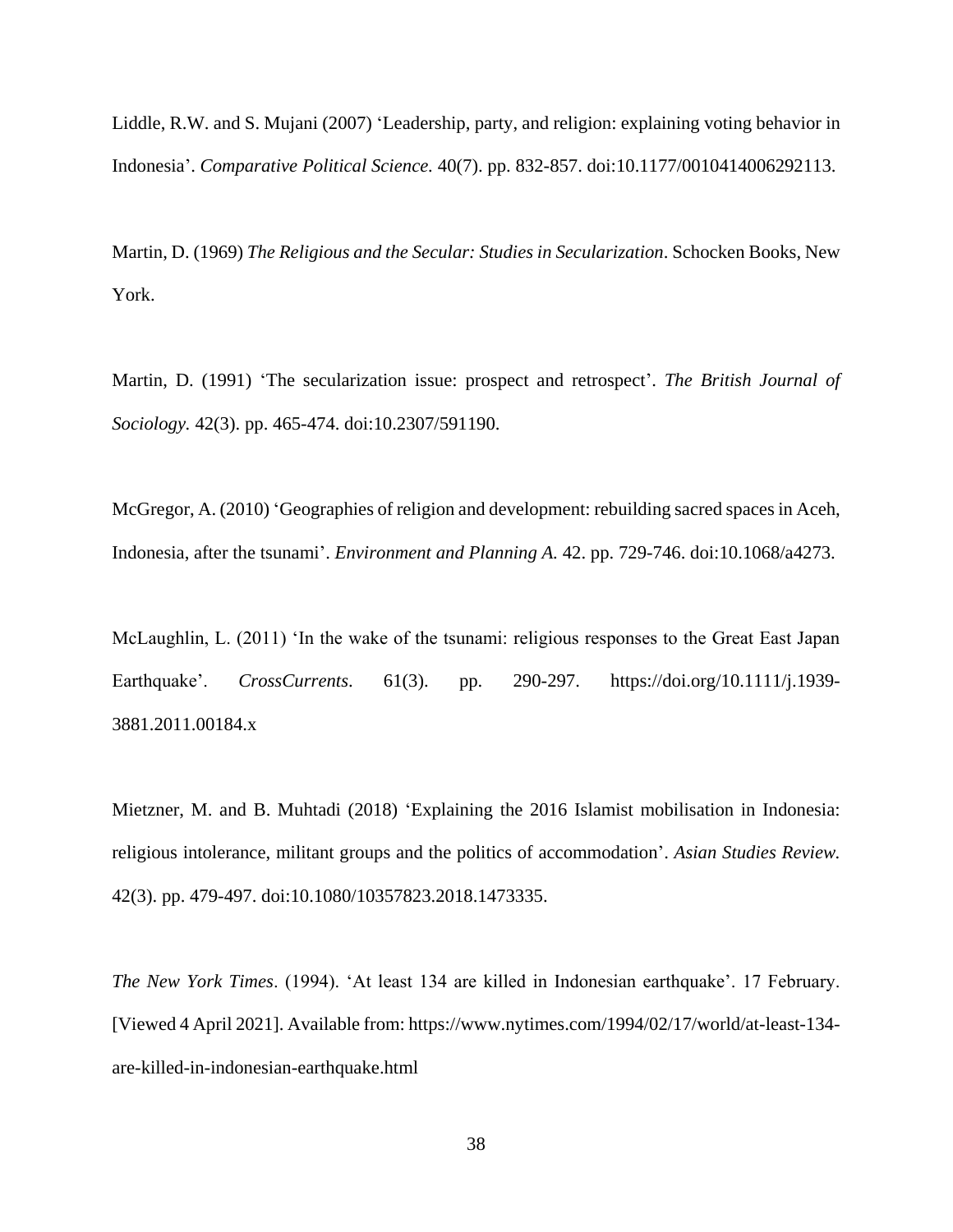Norichika, H. (2016) 'Continuing bonds in the Tōhoku disaster area: locating the destinations of spirits'. *Journal of Religion in Japan.* 5. pp. 199-226. doi:10.1163/22118349-00502006.

Nurdin, M.R. (2015) 'Disaster 'caliphatization': Hizbut Tahrir Indonesia, Islamic Aceh, and the Indian Ocean Tsunami'. *International Journal of Mass Emergencies and Disasters.* 33(1). pp. 75- 95.

Parmar, S., A. Lobb, S. Purdin and S. McDonnell (2007) 'Enhancing collaboration during humanitarian response: an interim report from stakeholders survey'. *Prehospital and Disaster Medicine*. 22(5). pp. 414-417. doi:10.1017/s1049023x00005136.

Pepinsky, T.B., R.W. Liddle and S. Mujani (2012) 'Testing Islam's political advantage: evidence from Indonesia'. *American Journal of Political Science.* 56(3). pp. 584-600. doi:10.1111/j.1540- 5907.2011.00570.x.

Pew Research Center (2018) *The Age Gap in Religion around the World*. Pew Research Center, Washington D.C.

Ritchie, H. and M. Roser (2019) 'Natural disasters'. *Our World in Data*. [Viewed 19 December 2020]. Available from: https://ourworldindata.org/natural-disasters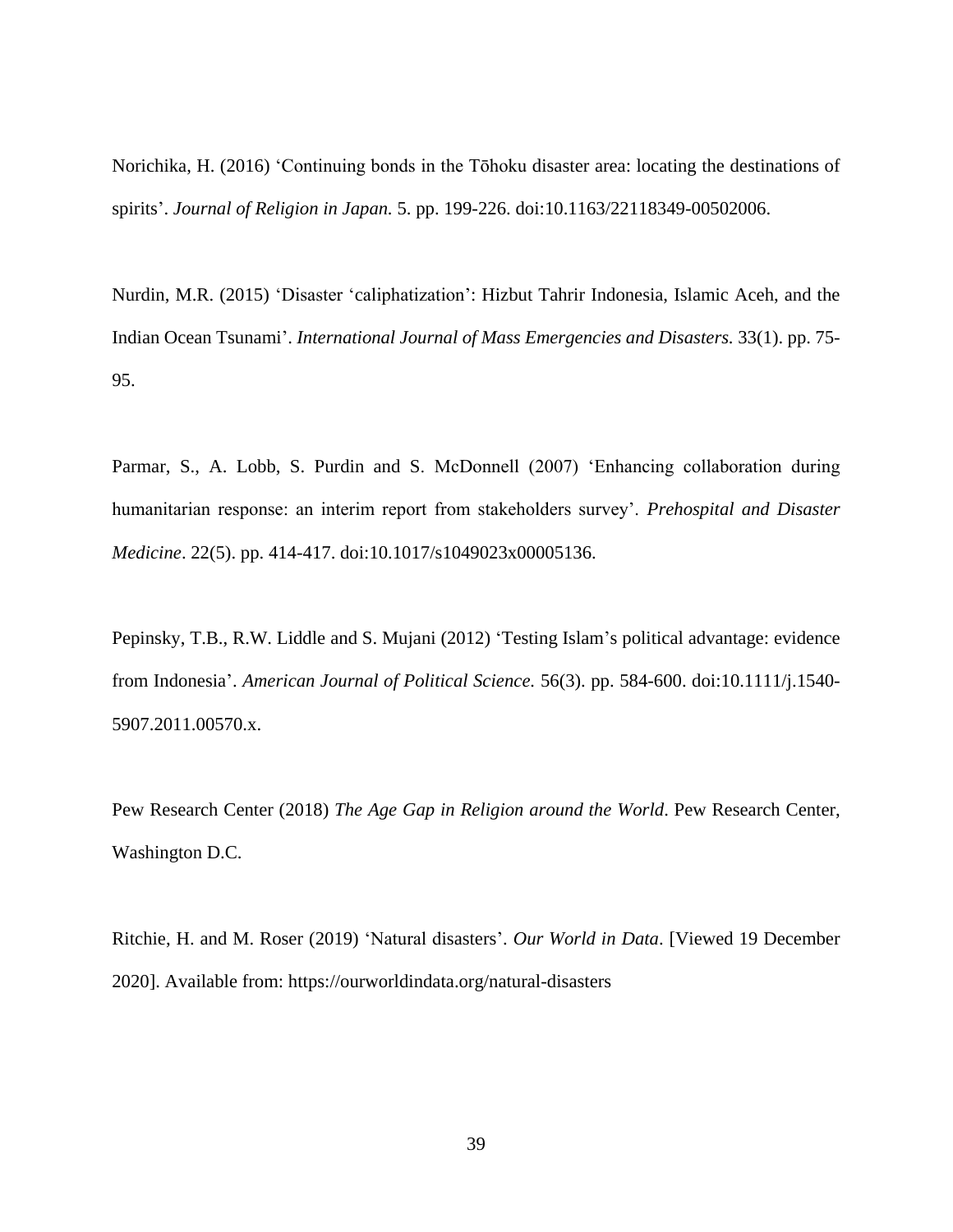Rokib, M. (2012) 'The significant role of religious group's response to natural disaster in Indonesia: the case of Santri Tanggap Bencana (Santana)'. *IJIMS, Indonesian Journal of Islam and Muslim Societies.* 2(1). pp. 53-77. doi:10.18326/ijims.v2i1.53-77.

Rosenow-Williams, K. and Z. Sezgin (2014) 'Islamic migrant organizations: little-studied actors in humanitarian action'. *International Migration Review.* 48(2). pp. 324-353. doi:10.1111/imre.12061.

Schäfer, S. (2019) 'Democratic decline in Indonesia: the role of religious authorities'. *Pacific Affairs.* 92(2). pp. 235-255. doi:10.5509/2019922235

Schlehe, J. (2010) 'Anthropology of religion: disasters and the representations of tradition and modernity'. *Religion*. 40. pp. 112-120. doi:10.1016/j.religion.2009.12.004.

Shafer, A. (2010) 'Spirituality and mental health in humanitarian contexts: an exploration based on World Vision's Haiti earthquake response'. *Intervention*. 8(2). pp. 121-130. doi:10.1097/WTF.0b013e32833c1f57.

Stark, R. (1999) 'Secularization, R.I.P.' *Sociology of Religion.* 60(3). pp. 249-273. doi:10.2307/3711936.

Taylor, C. (2007) *A Secular Age*. The Belknap Press of Harvard University Press, Cambridge.

40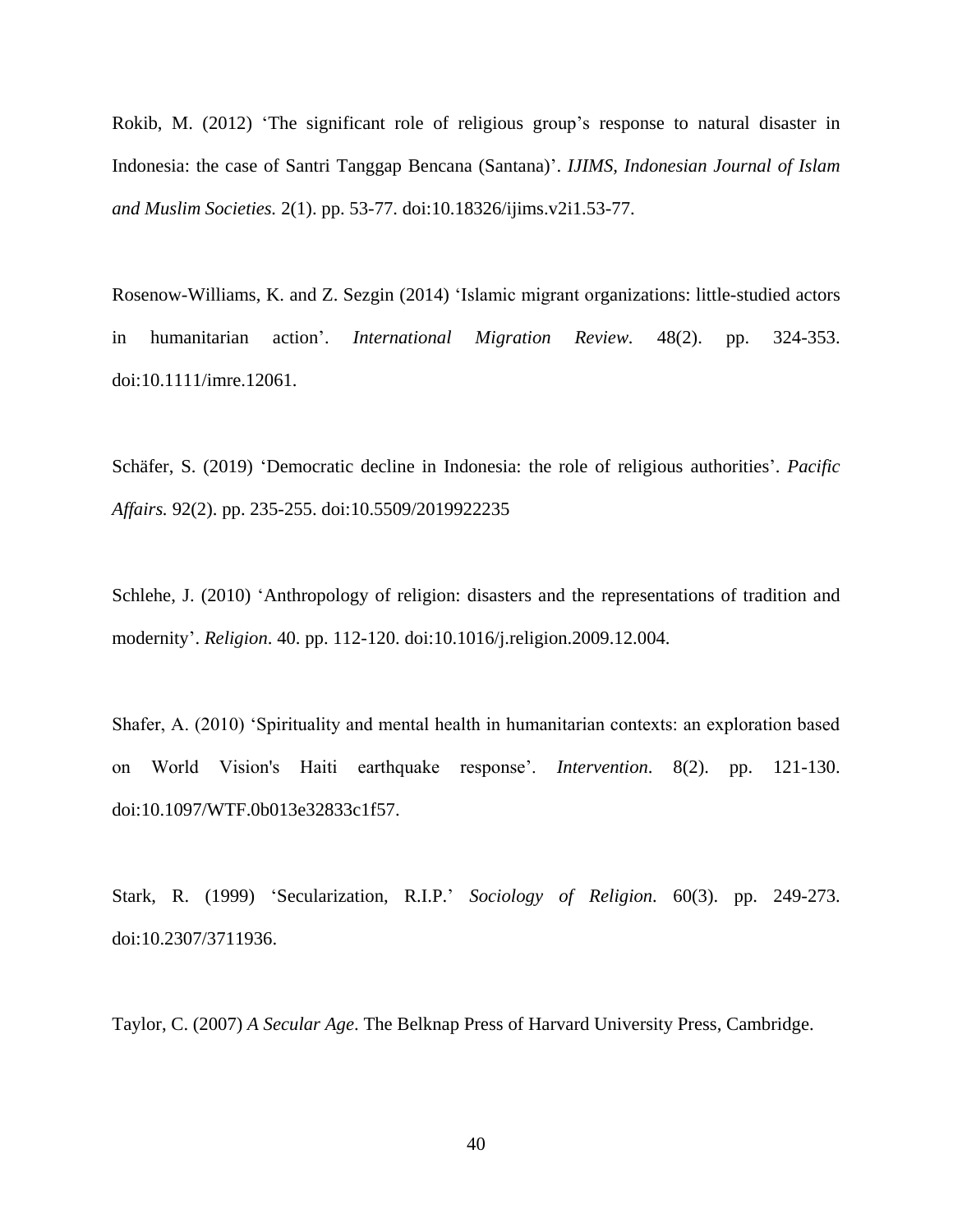Taylor, H. and R. Peace (2015) 'Children and cultural influences in a natural disaster: flood response in Surakarta, Indonesia'. *International Journal of Disaster Risk Reduction.* 13. pp. 76- 84. doi:10.1016/j.ijdrr.2015.04.001.

Tempo.co. (2003). 'Korupsi di Lampung mencapai Rp 470,2 miliar'. 24 July. [Viewed 3 April 2021]. Available from: https://nasional.tempo.co/read/3992/korupsi-di-lampung-mencapai-rp-4702-miliar

Kuwado, F.J. (2019) 'Jokowi minta pemuka agama dilibatkan untuk edukasi bencana'. *Kompas*, 2 February. [Viewed 19 December 2020]. Available from: https://nasional.kompas.com/read/2019/02/02/18020031/jokowi-minta-pemuka-agamadilibatkan-untuk-edukasi-bencana/

Thaut, L.C. (2009) 'The role of faith in Christian faith-based humanitarian agencies: constructing the taxonomy'. *Voluntas.* 20. pp. 319-350. doi:10.1007/s11266-009-9098-8.

Tomalin, E. (2020) 'Global aid and faith actors: the case for an actor-orientated approach to the 'turn to religion''. *International Affairs.* 96(2). pp. 323-342. doi:10.1093/ia/iiaa006.

Torpey, J. (2010) 'A (post-) secular age? Religion and the two exceptionalisms'. *Social Research*. 77(1). pp. 269-296. https://www.jstor.org/stable/40972251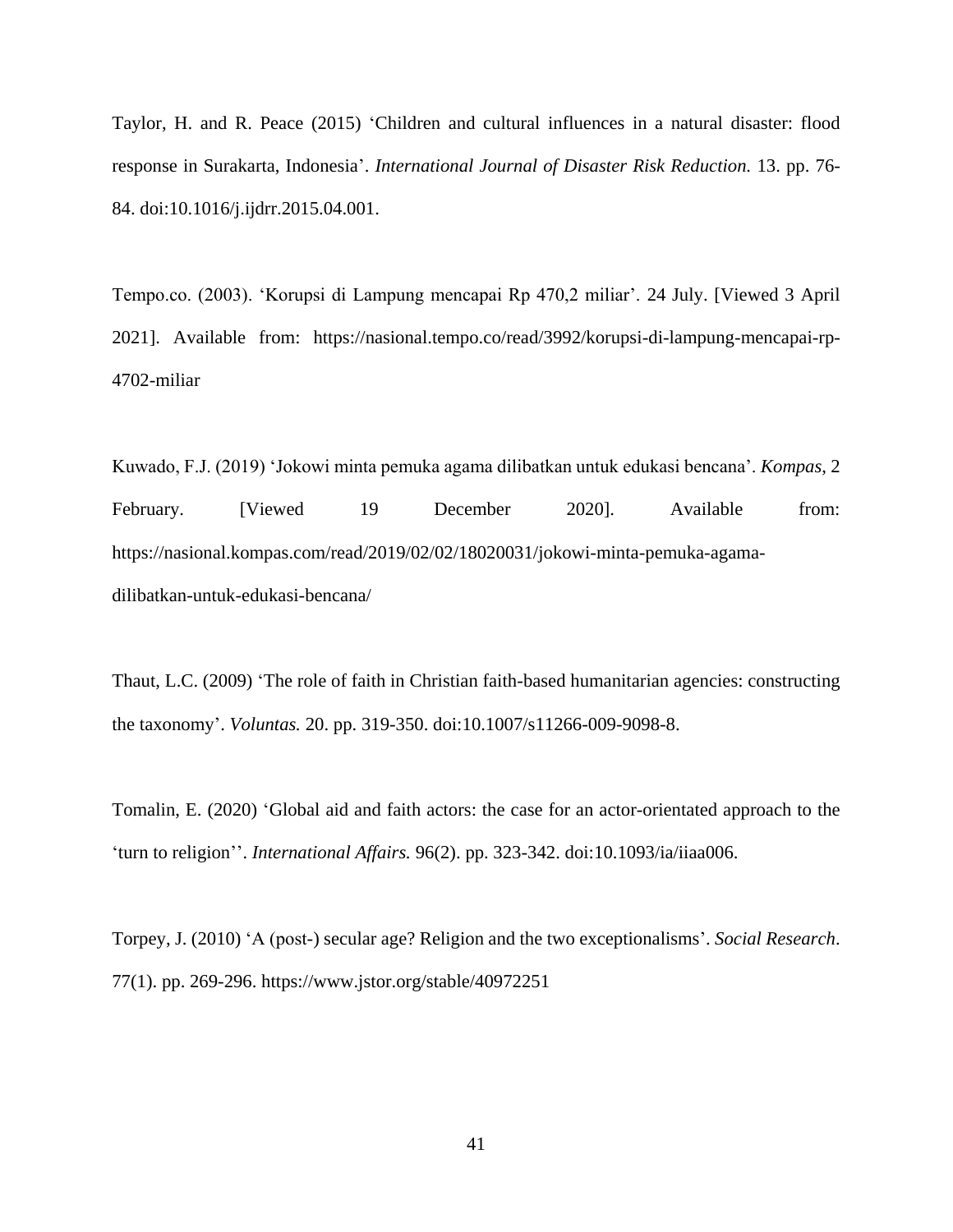United Nations High Commissioner for Refugees (UNHCR) (2014) *On Faith-Based Organizations, Local Faith Communities and Faith Leaders.* UNHCR, Geneva. Available from: https://www.unhcr.org/539ef28b9.pdf

Wahid, K.H.A. (2001) 'Indonesia's mild secularism'. *SAIS Review.* 21(2). pp. 25-28. doi:10/1353/sais/2001.0051.

Warganegara, A. and M.G.M. Samson (2020) 'Collaboration and disaster: critical responses after tsunami events in Indonesia'. *Environmental Hazards*. doi:10.1080/17477891.2020.1813680

Weber, M. (1905/2002) *The Protestant Ethic and the "Spirit" of Capitalism and Other Writings*. Translated by P. Baehr and G.C. Wells. Penguin Books. New York.

Wilford, J. (2010) 'Sacred archipelagos: geographies of secularization'. *Progress in Human Geography.* 34(3). pp. 328-348. doi:10.1177/0309132509348558.

Wilkinson, O. (2018a) 'Secular humanitarians and the postsecular: reflections on Habermas and the Typhoon Haiyan disaster response'. *Journal of Contemporary Religion.* 33(2). pp. 193-208. doi:10.1080/13537903.2018.1469260.

Wilkinson, O. (2018b) "Faith can come in, but not religion": secularity and its effects on the disaster response to Typhoon Haiyan'. *Disasters.* 42(3). pp. 459-474. doi:10.1111/disa.12258.